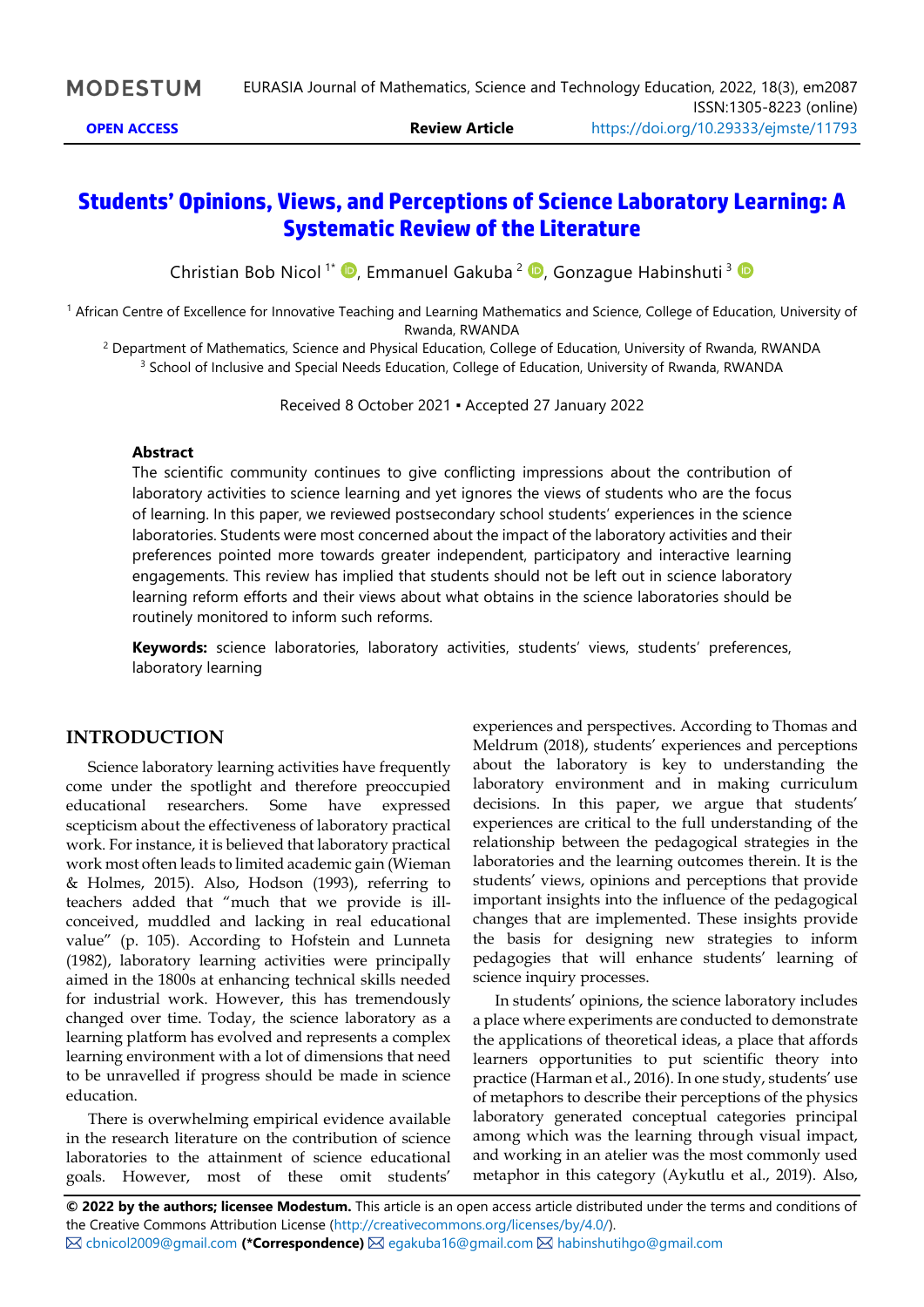#### **Contribution to the literature**

- As science educators voice scepticisms about the real academic value of science laboratory learning, the research literature shows that students' views have mostly been omitted in this regard.
- To understand the relationship between the pedagogical strategies in science laboratories and their learning outcomes, students' experiences are critical, being at the centre of instruction. Students' insights provide the basis for designing new pedagogical strategies.
- The authors were not aware of any systematic review on the topic for the period under review at the time of writing, as the literature search from various databases did not reveal such.

Burrows et al. (2017) identified students' opinions about categories of learners in a science project-based laboratory as independent researchers, socialites, explorers of mastery and skill.

#### **Aim of the Study**

To address the problem in this study, we embarked on a systematic review of the literature on students' views, perceptions and opinions on science laboratory learning over twelve years; from 2008 to 2020, and the following questions guided the process;

- 1. What are students' views, opinions and perceptions about learning in the science laboratory?
- 2. How might these experiences inform current science laboratory instructional practices and future research on laboratory instruction research?

For the purpose of this study, a laboratory refers to a traditional laboratory as well as a virtual laboratory. Also, pre-service teachers are considered students.

## **METHOD**

The authors were not aware of any systematic review on the topic of this study, and the literature search in five databases for the period under review did not prove otherwise. The authors started the scope search for sources using keywords such as "students' perception of experiments", "laboratory learning", "students' opinions on laboratory", "students' perspectives of laboratory learning". This search was done in the following five electronic databases; ERIC, Google Scholar, ProQuest, EBSCO, and Research4life between June and August 2020. A total of 3,965 sources that were published online were initially gathered. The subject content areas varied and included agriculture, computer science, geology, biology, chemistry, and physics. Initial sources reported studies at all levels of education; elementary schools, high schools, and tertiary institutions.

Filtering of the cumulative sources was done by considering the following reasons for exclusion; duplication of study or titles, non-alignment between the content of the abstract and the construct projected in the



Figure 1. Flow chart of research literature filtering process

title, the lack of clarity of study title, peer-review, methodological soundness, especially the psychometric properties of the data collection instruments. Details of the filtering process are provided in the flow diagram in Figure 1.

In the final stage of the selection of eligible sources, the authors used a methodological quality assessment rubric that was constructed by the corresponding author, and validated by the co-authors and an external auditor. In order to reduce the bias in the judgment of quality and enhance the quality of selected sources, each source was evaluated for construct validity. If a survey was used, a reliability coefficient of at least 0.70 was a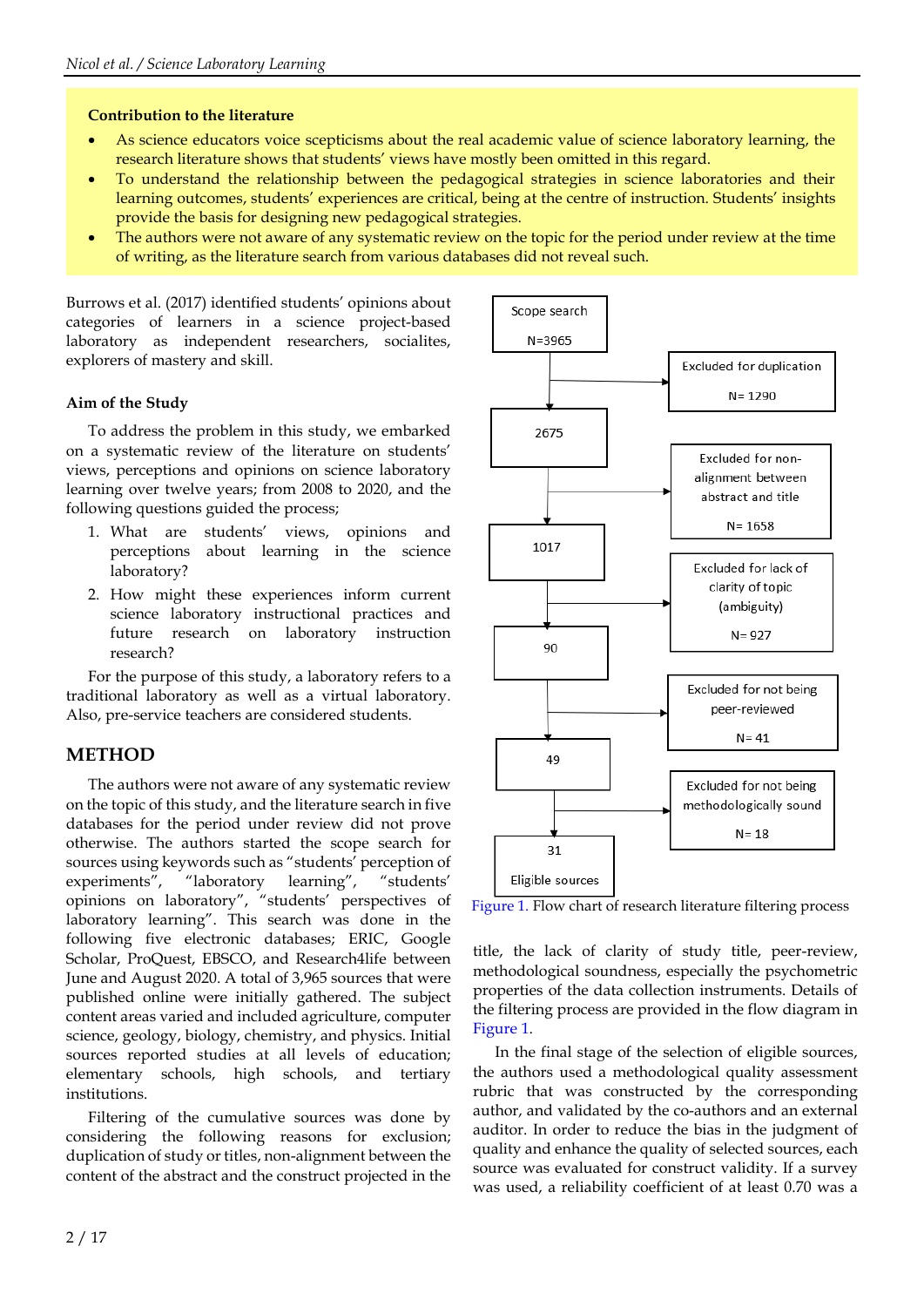criterion forinclusion. This process resulted in 31 eligible sources (Appendix A) for thematic analysis.

Therefore, the final selection was based on the following predetermined criteria:

- a. If the study subjects were post-secondary school students;
- b. If the laboratory studied was in the chemistry, biology, physics, or general science;
- c. If the study was peer-reviewed;
- d. If the study used an interview or survey;
- e. If the topic was not ambiguous, but clearly written; and
- f. If the study used sound psychometric properties (statistical or otherwise).

Finally, the full papers were read by each author and the findings (Appendix B) compared for harmonization. Thereafter, the themes "students' perceptions of aims and purposes of laboratory learning, students' perceptions about the effectiveness and impact of laboratory learning and students' preferences in laboratory learning settings" (outcome variables) emerged by consensus among the authors. Every step of the filtering process was conducted by individual authors, followed by a conference for the comparison of outcomes. Where there were disagreements between two authors, the view of the third author reigned supreme. Therefore, every decision in the filtering and selection process was by consensus of the authors' opinions.

## **RESULTS**

Table 1, Table 2, and Table 3 present the data collected in this study.

Table 1. Included sources of articles by country

| Table 1. Included sources of articles by country |            |                |  |  |  |  |  |  |
|--------------------------------------------------|------------|----------------|--|--|--|--|--|--|
| Country                                          | Number (n) | Percentage (%) |  |  |  |  |  |  |
| Australia                                        | 2          | 6.45           |  |  |  |  |  |  |
| Australia & the UK                               | 1          | 3.23           |  |  |  |  |  |  |
| Canada                                           | 3          | 9.67           |  |  |  |  |  |  |
| Finland                                          | 1          | 3.23           |  |  |  |  |  |  |
| New Zealand                                      | 1          | 3.23           |  |  |  |  |  |  |
| Turkey                                           | 9          | 29.03          |  |  |  |  |  |  |
| UK                                               | 3          | 9.67           |  |  |  |  |  |  |
| <b>USA</b>                                       | 11         | 35.49          |  |  |  |  |  |  |
| Total                                            | 31         | 100.00         |  |  |  |  |  |  |

Table 2. Subjects in which science laboratory activities were conducted

| Subject                   |    | Number (n) Percentage (%) |
|---------------------------|----|---------------------------|
| Biology                   | 4  | 12.90                     |
| Chemistry                 | 11 | 35.48                     |
| Biology/Chemistry/Physics | 2  | 6.45                      |
| Chemistry & Physics       | 1  | 3.23                      |
| <b>General Science</b>    | 4  | 12.90                     |
| Physics                   | 9  | 29.03                     |
| Total                     | 31 | 100.00                    |

Table 3. The percentage distribution of the various outcome categories

| $\alpha$ wayn $\alpha$                            |   |          |
|---------------------------------------------------|---|----------|
| Outcome variable                                  | n | $\%$     |
| Students' perceptions of aims & purposes of       | 9 | 20.45    |
| laboratory learning                               |   |          |
| Students' perceptions about effectiveness &       |   | 19 43.18 |
| impact of laboratory learning                     |   |          |
| Students' perceptions about anxiety &             | 8 | 18.18    |
| challenges in science laboratory learning process |   |          |
| Students' preferences in laboratory learning      |   | 18.18    |
| settings                                          |   |          |
| Total                                             |   |          |

#### **Aims and Purposes of Laboratory Learning**

In terms of the purpose of laboratory learning, students' opinions included; the development of practical and scientific process skills, as well as enhancing understanding of the theoretical concepts (Dikmenli, 2009; George-Williams et al., 2018; Hanif et al., 2009), learning science by fun (Aykutlu et al., 2019; Harman et al., 2016; Sadoglu & Durukan, 2018), effective and meaningful learning (Dikmenli, 2009; Harman et al., 2016), motivation and the development of positive attitude towards science (Dikmenli, 2009), permanent learning and the application of learned concepts (Harman et al., 2016), verification of known scientific theories and principles, conceptual understanding of the nature of science, creation of a link between scientific knowledge and contemporary experiences, and the creation of a link between science, technology, and society (Dikmenli, 2009). With the use of metaphors, students described the purpose of the science laboratory as learning for curiosity, learning by direction and learning by labour (Aykutlu et al., 2019).

Students in George-Williams et al.'s (2018) study stated the purpose as imparting the knowledge of scientific ways of reasoning and the appropriate use of scientific language. Also, students indicated that laboratory instruction is meant to assist them in learning about their learning abilities and developing everyday scientific problem-solving and critical thinking skills (Yildirim, 2016). Interestingly, students held the view that laboratory instruction was meant to help tactile learners more because it afforded them greater opportunities to engage in their preferred styles of learning (Russel & Weaver, 2008). Also, cited were purposes such as to repeat and reinforce lecture content (Russel & Weaver, 2008), the enhancement of theoretical understanding, development of practical skills, gaining of laboratory experience (George-Williams et al., 2018), and preparation for the workforce and development of transferable skills (Burrows et al., 2017). However, a section of the students' included the verification of scientific theories and laws (Dikmenli, 2009).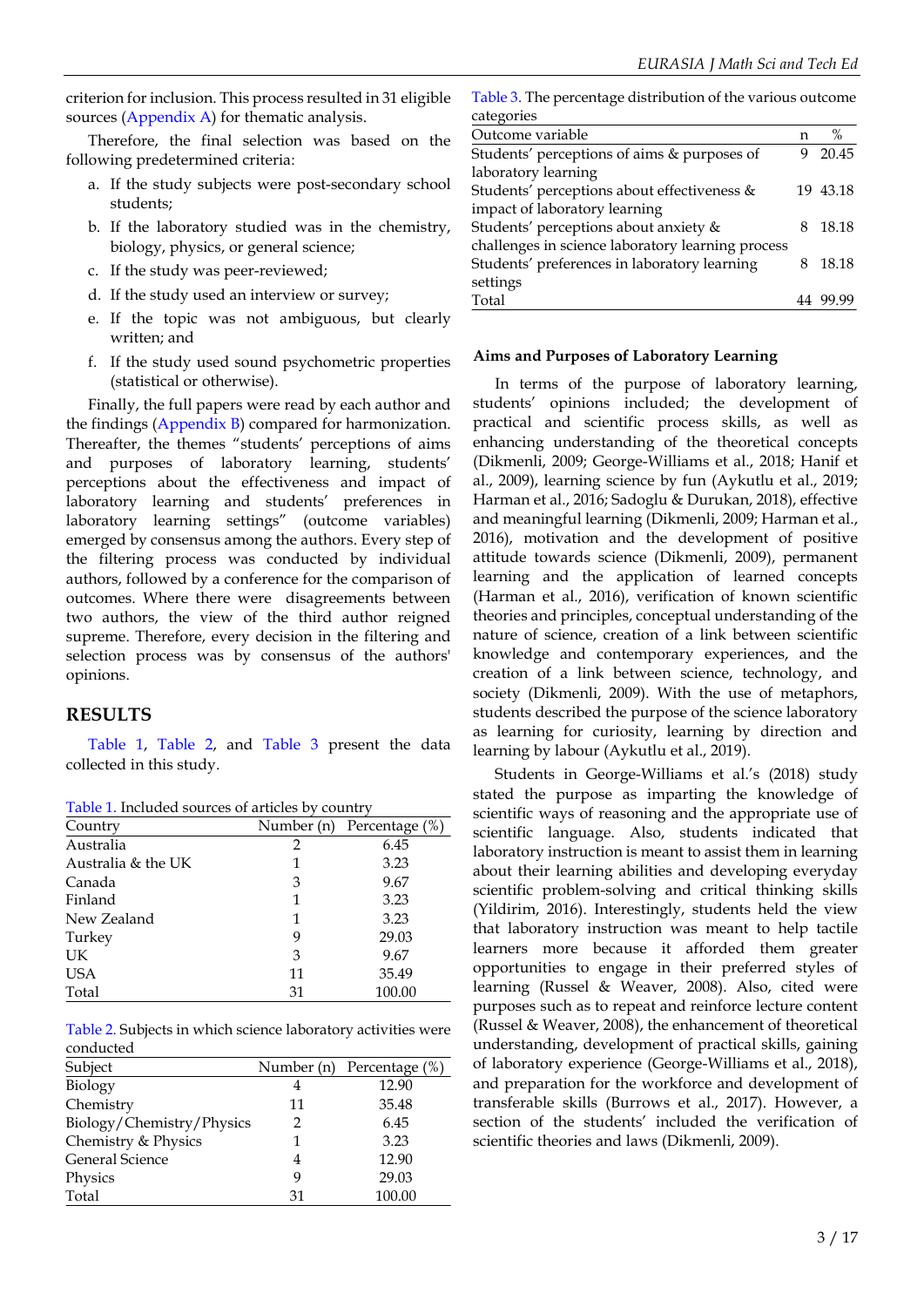#### **The Effectiveness and Impact of Laboratory Learning**

Impact was expressed in the cognitive, affective and psychomotor domains. Students stated improvement in their conceptual understanding of science through laboratory exploration (Moozeh et al., 2019; Priest et al., 2014; Whelan et al., 2015) and level of engagement and interaction (Goldina & Barattini, 2018). Concerning video-based techniques, students rated the level of inquiry as very low but still valued the educational short videos and the majority acknowledged that it was a new experience for them.

The impact of the laboratory experiments also translated into affective attributes as students indicated that they enjoyed the experiments (George-Williams et al., 2018; Henige, 2011; Horsley & Moeed, 2018), and became motivated and acquired attitudinal change towards science (Chatterjee et al., 2009; Tartar, 2012; Uyulgan & Akkuzu, 2018; Wright, 2012). Students liked the station-based teaching approach because it made learning less stressful and made shy students more comfortable to ask questions (Goldina & Baratinni, 2018). Thomas and Meldrum (2018) reported a significant positive effect of laboratory instruction on students' perception of their learning environment. However, Karacop and Diken (2017) realized that there was no significant difference in students' opinions regarding the Jig-saw cooperative approach and the confirmatory approach to laboratory instruction. On the psychomotor front, students realized enhancement in experimental design and laboratory skills (Galloway & Bretz, 2016; Koretrsky et al., 2011; Tartar, 2012; Yildirim, 2016) as well as communication skills (Whelan et al., 2015).

#### **Anxieties and Challenges in the Science Laboratory Learning Process**

Students' anxieties included the lack of synchronization between the classroom course content and laboratory topics, vague instructions, malfunctioning equipment and the lack of skills in data analysis (Deacon & Hajek, 2011). Therefore, laboratory experiments were confusing and students expressed fear of making mistakes (Sneddon et al., 2009). In the inquirybased instructional method, students complained about the lack of structure and complete guidance (Henige, 2011). Students performed laboratory experiments without a clear sense of the purpose of the activity and very few demonstrated knowledge of the purpose of the experiments. Students' high expectations that laboratory practicals would be aligned with the lecture contents were not met (Deacon & Hajek, 2011). Also, students experienced great challenges with the presentation of data in graphs in addition to the lack of understanding of units conversion (Berber, 2013).

For cooperative learning, students struggled in their groups with what to do in their assigned roles, and team roles did not help them complete the laboratory task efficiently and promptly. Instead, it deterred their progress because they were confused and wasted a lot of time determining what every member was supposed to do (Ott et al., 2018). Whelan et al. (2015) highlighted the lack of appropriate instructions and feedback from instructors. Students recounted their experiences in being rushed into completing the procedures to be able to write laboratory reports. Therefore, the focus was shifted from conceptualizing the science behind the experiment to strictly following the procedures (Galloway & Bretz, 2016). Besides, insufficient assessment in small group class assignments was raised (Whelan et al., 2015). Security and fear of dangerous chemicals were also reported (Priest et al., 2014). Moozeh et al. (2019) also reported students' dissatisfaction with the use of laboratory manuals, which they said did not provide detailed instructions or descriptions of experiments.

#### **Students' Preferences in Laboratory Instruction**

Students' opinions were divided on the preference for virtual or traditional physical laboratory learning. Some students preferred virtual experiments and simulated teaching methods to the traditional wet laboratory one because they could progress with the experiments at their pace; they could stop to review the procedures and continue at will. Students who preferred the traditional wet laboratory teaching method cited the advantage of working in groups and immediate access to the instructor (Crandall et al., 2015; Leung et al., 2016). Also, they preferred written instructions in laboratory manuals (Chatterjee et al., 2009). They enjoyed doing the high–level inquiry experiments more than the low-level inquiry (Henige, 2011) and said that the pre-laboratory modules helped them more than did laboratory manuals in understanding the concepts (Moozeh et al., 2019).

Ott et al. (2018) reported that for the cooperative learning groups, students indicated their highest preference for the role of the data recorder among rotationally assigned roles. Besides they found strength from their peers since they did not feel confident performing the tasks alone. Also, students were attracted to the video-based laboratory instructional approach (Moozeh et al., 2019). The majority of the students preferred that laboratory teaching assistants offer more guidance in carrying out experiments to make them more comfortable (Sandstrom et al., 2014; Sneddon et al., 2009). These students indicated that they would want to design and conduct their experiments with increased guidance (King et al., 2016).

## **DISCUSSION OF FINDINGS**

Between 2008 and 2020, students' perspectives on science laboratory learning were investigated in peerreviewed sources the most in the USA (Table 1), where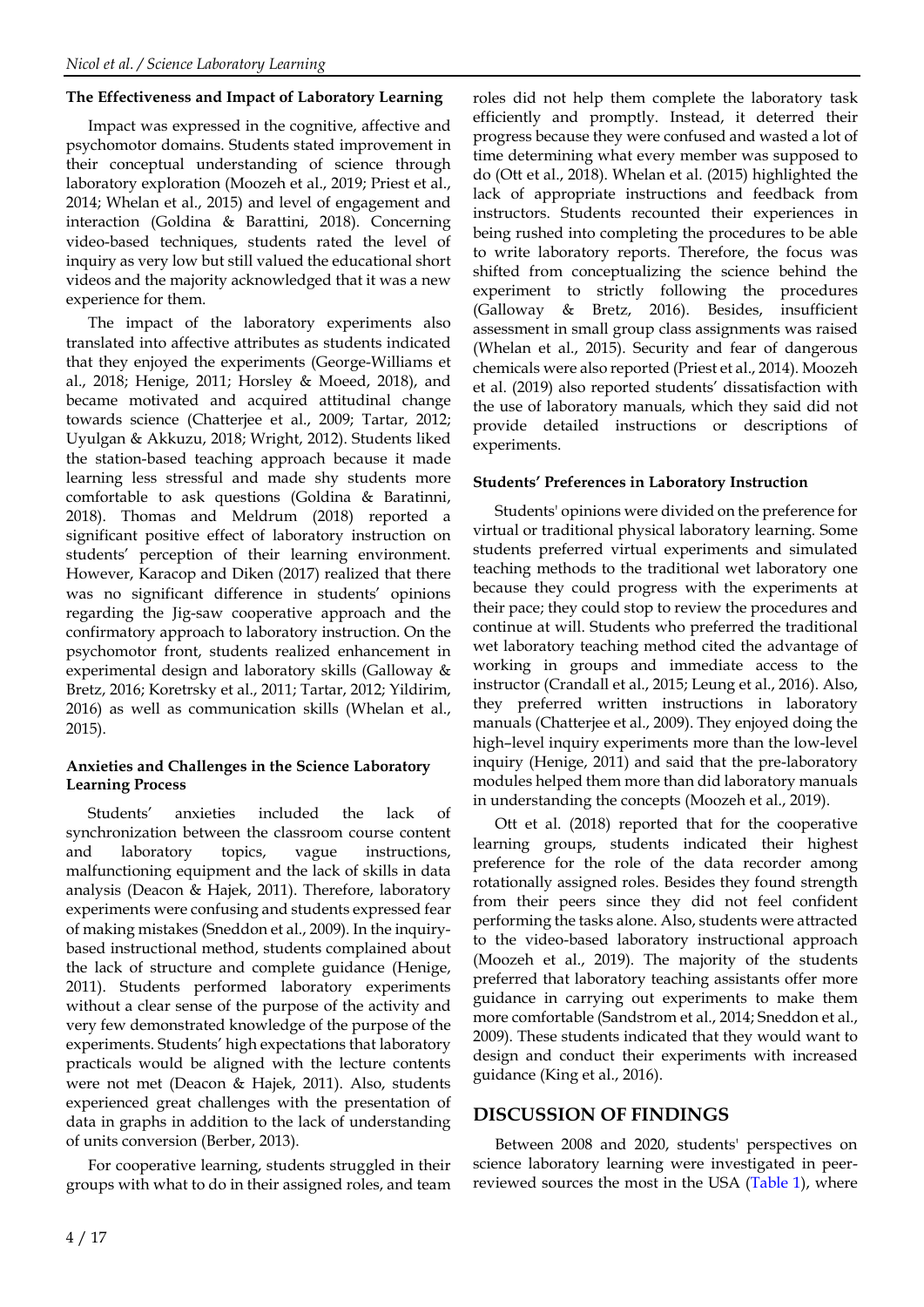nearly a third (31.43%) of all eligible sources in this review came from. This result might not be unconnected with the importance that the USA's science education places on learners' perspectives in educational reform efforts. The findings in this study reflect students' say about laboratory learning in core science subjects, with chemistry being the most represented (35.48%), followed by physics (29.03%). This implies that the sample of eligible sources considered in this review contained laboratory investigations in chemistry the most. In respect of the four outcome variables in Table 3, which were thematically generated, the matter that amounts to the most concern in students' opinions and views is the effectiveness and impact of laboratory learning, which accounts for 43.18%, followed by the aims and purposes of laboratory learning (20.45%). Students made the least mention about anxiety (18.18%) and preferences (18.18%). Notwithstanding, the fact that students have demonstrated their greatest concern to be the impact of the activities in laboratory sessions somewhat places importance on the need for routinely monitoring laboratory work and gauging students' views on reform strategies. Their experiences of numerous anxieties and challenges are reminiscent of the fears and scepticism expressed by some science educators about the potential of laboratory activities in enhancing meaningful learning.

There are a lot of expectations for the results of the laboratory activities, which may affect students' notion of the purpose of the science laboratory. Students' collective views of the aims and purposes of laboratory learning reported in this paper go beyond the scope of just verifying scientific laws and essentially agree with the findings of previous studies. For instance, Hofstein and Lunetta (2004) report the aims and purpose of laboratory learning as consisting; arousal of students' interests and enhancement of their motivation, while McDonnel et al. (2007) found the purposes to be; bringing meaning into the learning process by developing cognitive and analytical skills and making the links between life and science interesting to learners.

The students' views also mirror the National Science Educational Standards' goals for inquiry active learning (NRC, 2006), which highlights students' understanding of the nature of science, enhancement of conceptual understanding and scientific reasoning, motivation towards science and development of practical and social skills. Even so, Trumper (2003) argues that the laboratory should prioritize the teaching of skills and not the nature of science or scientific concepts. However, the views expressed by students corroborate the argument by Aufschnaiter and Aufschnaiter (2007) that laboratory instruction should be targeted at the enhancement and development of conceptual understanding in addition to bridging the gap between theory and practice.

Additionally, students' perspectives in this paper include interesting new insights. Whereas individualized laboratory demonstrations may not be designed to solely help a few learners, students claim that kinesthetic learners stand to benefit more as it affords them more opportunities to engage in their preferred style of learning. Students think that imparting the knowledge of scientific ways of reasoning and the appropriate use of scientific language could be a plausible rationale for the laboratory components and activities in science (George-Williams et al., 2018). The consistency of students' perspectives on the aims of laboratory learning with the views of prominent science educators is suggestive of a need for a shift towards viewing students as partners in the efforts towards the building of a better science community.

Both experience and research have taught us that the environment has an important influence on the success or otherwise of a learning process. As stated by Lewin (1936) cited in Fraser (2012), human behaviour is dependent on both the environment and the interaction of the individual in that environment. The laboratory learning environment has largely been reported in the literature to depict an apprenticeship model, where learners follow a step-by-step procedure after their laboratory instructor or a laboratory manual. This narrows the opportunity and freedom that should be afforded to students in trying out their inquiry techniques, where they make errors, learn from those errors and make learning more interesting and permanent (Hofstein & Kind, 2012; Hofstein & Lunetta, 2004). In this study, significant positive learning experiences are reported to accompany changes in students' learning environment as exemplified by the inquiry-based method (Thomas & Meldrum, 2018), the cooperative jig-saw technique (Karcop & Diken, 2017), and the station-based teaching approach by Goldina and Barattini (2018). This is corroborated by the findings of Yildirim (2016) who observed between 50% and 74% of students expressing that laboratory experiments enhanced key competencies in learners including learning, problem-solving and critical thinking. In all of the aforementioned findings, students demonstrated the relevance of laboratory activities in learning.

Of particular interest is the students' comparative rating of laboratory demonstrators on the levels of preparedness for which the peer demonstrators had 8% higher scores than PhD student demonstrators (Braun & Kirkup, 2016). This might mean that students have a greater inclination to work with their peers as laboratory instructors. Many studies have established the varying strengths of correlation between learners' expressed attitudes and academic achievements (Osborne et al., 1998). Freedman (1997) realized that hands-on experiences promote learners' attitudes towards science, which in turn influences academic achievement. Based on this observation, it may be plausible to infer that students' attitudes are a good predictor of academic excellence.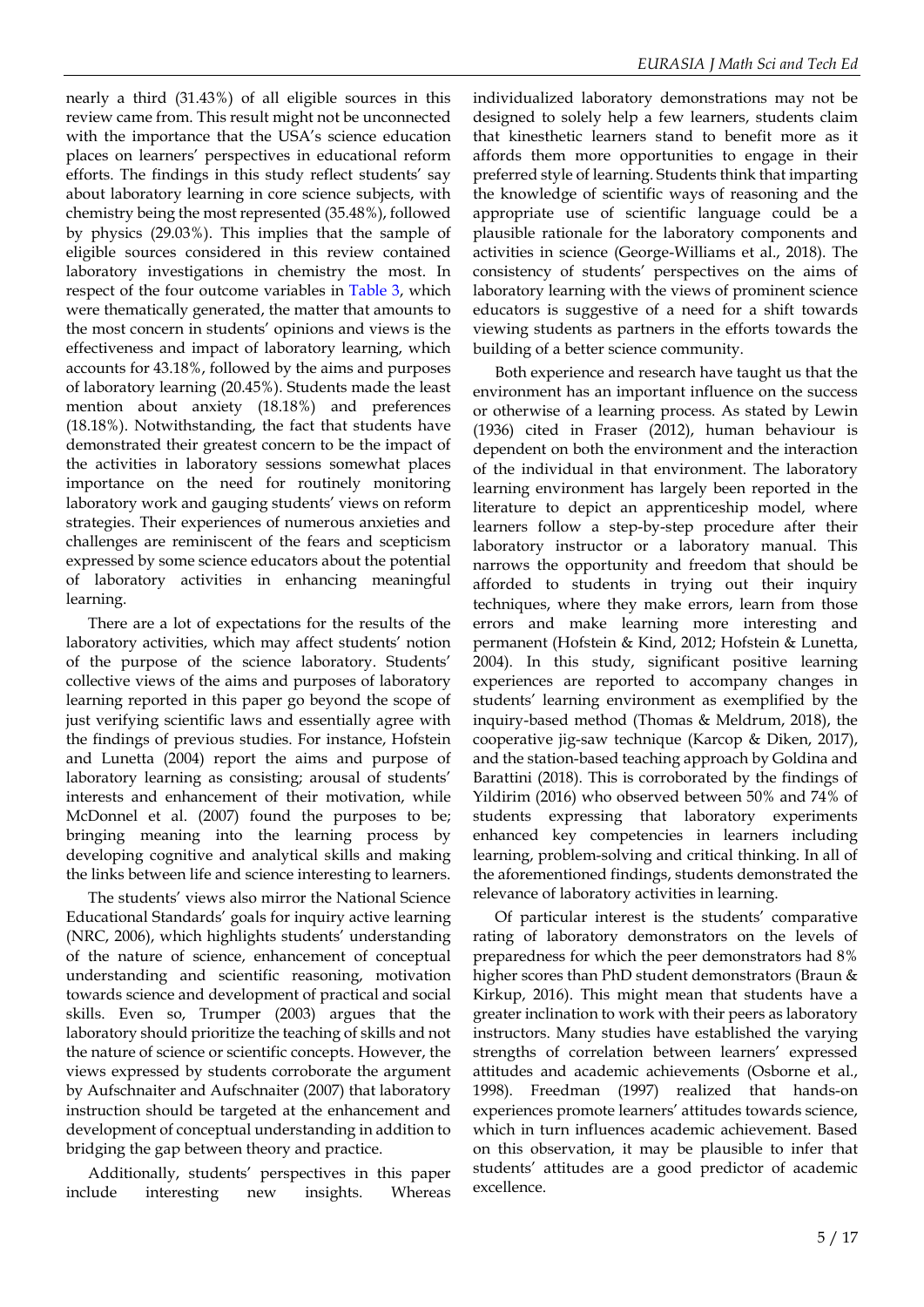Clear team members' roles in a cooperative learning environment is a fundamental requirement if learning must be meaningful. In Ott et al.'s (2018) investigation, students had mixed feelings about the benefit of the team roles to individual and group learning. Students generally cited greater productivity, development of social skills and team spirit as achievements in the exercise. In support of the cooperative learning technique, students in Whelan et al.'s (2016) study also believed that facilitated active learning yields a greater academic gain than independent learning. Besides, Springer et al. (1999) found that students demonstrate more positive attitudes towards the subject content materials if they are organized in small groups. Students in this review were enthused by experiments and described as fun, the mixing of two or more chemical substances in chemistry and the dissection experiments in biology (Horsley & Mooed, 2018). The experiments helped students to learn the science concepts as they demonstrated this in their long term retention of learned content. Therefore, for cooperative working groups, students in this review were divided on their support for group work by their indication of advantages of the two approaches.

Eliciting students' views on what constitutes their fears and anxieties in the science laboratory should be seen as key to attaining academic gains as are the methods of instruction. A more noticeable challenge was associated with the use of multimedia in laboratory instructions. One such study conducted by Priest et al. (2014) reported the lack of familiarity in the use of the technique. Most times, the vast nature of the curriculum and teachers' deficiency in pedagogical and content knowledge compound the problems of the use of technology in teaching (Thornton & Sokoloff, 1990). Safety and security in the light of the fear of dangerous chemicals have been a concern to students in chemistry laboratory work. As suggested by Harman et al. (2016), there should be visible signs to direct students in the laboratory for any accidents that might occur. The authors also suggest that it might be a good idea for students to be informed in advance about the equipment and chemical substances that they will use in the laboratory. This review has revealed that most students equate preparation for laboratory sessions with reading their laboratory manuals. However, it seems reasonable to think that seeking theoretical information on the subject of the activities from textbooks and other sources in addition to mastering the procedures in the laboratory manuals would better prepare students in advance of experimentation.

Pre-laboratory activities should be designed to not only motivate students but also trigger their thought processes about the relevance and purpose of the upcoming laboratory activity. Students can also prepare for the laboratory by identifying the main theoretical ideas in the experiment, reading those underlying

concepts from textbooks. This might immerse students into the experiments more and thus provide them with informed justifications for the activities.

Instructions that accompany tasks and assignments can either ease or confound learning. Students were challenged with clarity of instructions and they realized that this was key to carrying out the experimental procedures. Beyond the instructions, instructors could also model the intended action in the procedures with sufficient illustrations. This will serve to complement the clarity in instructions. According to Tsai (2003), having clearer instructions for students' guidance in the procedures and use of supportive equipment is crucial to the attainment of quality results in the science laboratory. Amidst the challenges, students in this study realize the importance of science laboratory work. Evidence of this is seen in their demonstration of high expectations about the need for the laboratory practical work to be aligned with, and complement the lecture content. However, the high cost of laboratory supplies and the time to be dedicated to laboratory instruction can sometimes lead to not only non-alignment of the classroom and laboratory instructional contents, but the total omission of the laboratory components of science courses in the curriculum (Carnduff & Reid, 2003).

Students' who were involved in inquiry types of activities indicated the importance of group work and group member contribution to the achievement of the general goal of the activity. These students were given a wide scope of freedom for exploration and critical analysis of the experiments. They were made to design their experiments amidst challenges. They also experienced challenges that stretched their critical thinking and reasoning, especially with partial guidance.

Students' preferences in this study point towards more freedom, greater autonomy and active engagement, which they indicated to enjoy in the learning process: this probably explains why they liked the inquiry-based and innovative teaching techniques. However, the absence of a total dislike for either the traditional or virtual and simulated laboratory approach is suggestive of the need for a combination of both approaches into science laboratory learning in the future. This may meet the affective learning needs of learners, which is undoubtedly related to the cognitive and psychomotor learning gains. In the cooperative learning groups, they preferred the role of data recorder most and the researcher the least, based on the rigour involved in executing the roles (Ott et al., 2018). Guided and high-level inquiry instruction appealed to the students more than an open inquiry. This might be due to their attribution of higher value and importance to partial guidance than non-guidance in their experience. Besides, the fact that the analysis of data in the guided inquiry approach stretched their thinking abilities might have led them into believing that they learned more with high-level inquiry instruction. Students are not alone in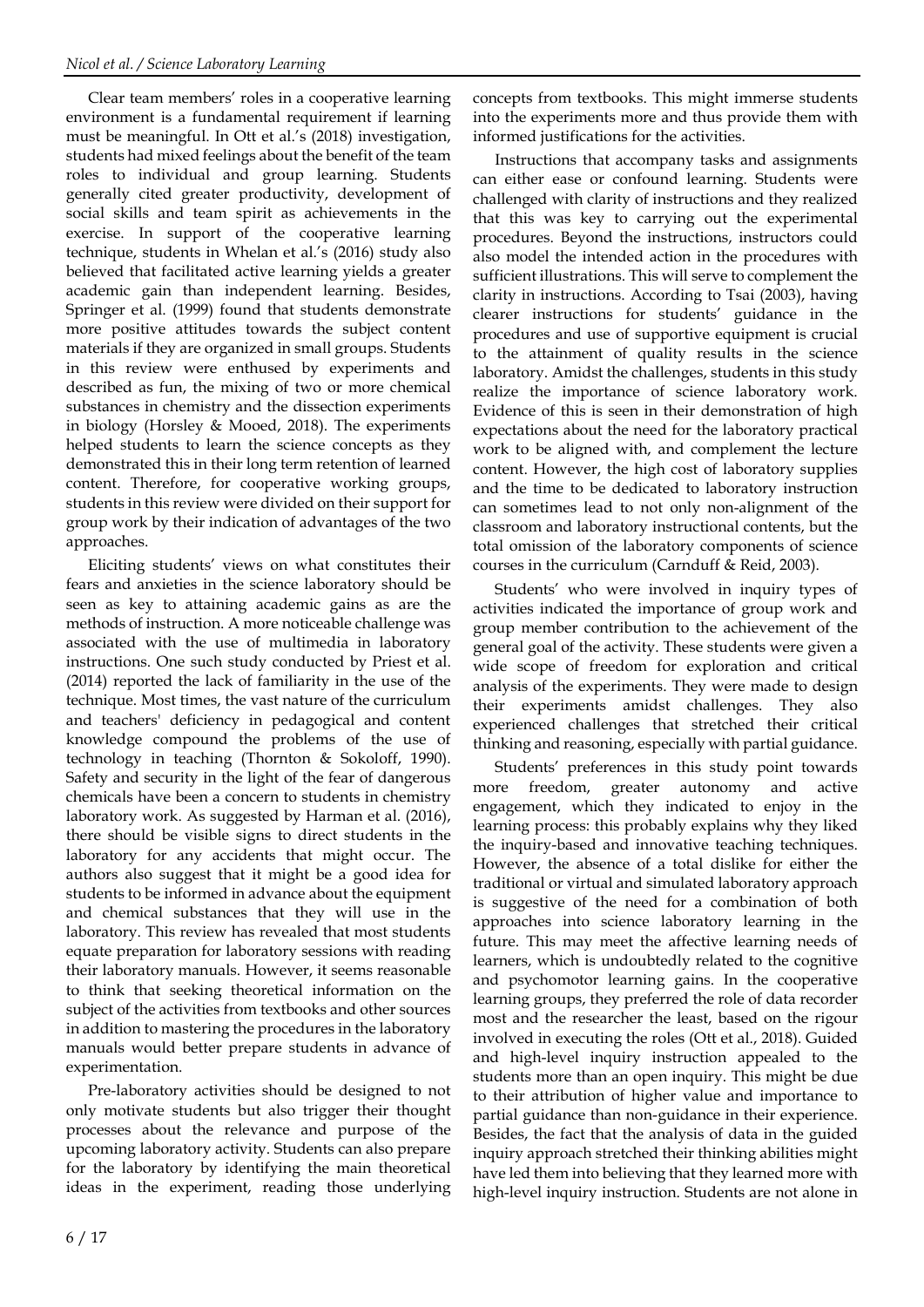their preference for guided inquiry over open inquiry. The open inquiry, which requires learners total freedom and autonomy to explore scientific concepts unguided, has been challenged by a section of scholars. For instance, Blanchard (2010) argues that its high demands for sufficient prior knowledge, skills and experience in scientific inquiry, may render it non-applicable in most instances. This high demand can constitute cognitive overload for learners, a situation, which can impair learning. For this reason, Settlage (2007) described it as a highly impracticable level of inquiry for amateurs.

The fact that students liked the high-level guided inquiry approach that did not negatively affect their motivation but led to a lower academic gain, demonstrates a complex nature of the relationship between students' preferred teaching methods and academic achievement. Therefore, a highly rated teaching strategy by students does not always translate into meaningful learning. This is at variance with a generally held notion that anything tending to arouse students' interest in science practical work constitutes a means of motivating them, leading to academic success and the achievement of set learning goals. However, in many cases in this study, there was little evidence of learning although students enjoyed the practical activities. Although Landis and Reschly (2013) conclude that students will become bored and lose out on the lesson if they don't appreciate and get motivated in the classroom especially at the beginning, Taber (2007) cautioned that irrespective of students' appreciation for the practical activities, there is a need for them to demonstrate a high level of cognitive achievement. There is therefore a need for an in-depth study to prove learning gains beyond students' approval of a teaching approach.

## **CONCLUSIONS AND IMPLICATIONS**

This review set out to examine students' views, opinions and perspectives of laboratory learning and the implications that these would have on current science laboratory practices as well as science education research. This review informs existing literature that most studies of students' perspectives on laboratory learning in the last twelve years have been carried out in the USA, and activities in chemistry have dominated. Among topics for reflection in the science laboratories, students are most interested to talk about the effectiveness and impact of learning. Therefore, they took a keen interest in and demonstrated sufficient knowledge of the aims and purposes of laboratory learning, effectiveness or impact, challenges and anxieties, as well as their preferences in laboratory learning activities.

This has an important implication on the design of laboratory activities. Students should hold a major stake in the design of laboratory activities because their

opinions and perspectives of learning are related to the attainment of affective and psychomotor goals in their learning. However, the correlation between the affective and cognitive goals remains inconclusive as far as the analyses have proved. Therefore, improvement in the science laboratory learning would require a more careful examination with respect to the relevance of activities, and students' impressions of the learning process. Routine empirical research should be done to inform needed reforms in science laboratory education. As long as students form the right opinions about activity in the laboratory, the learning becomes intrinsically motivational and might lead to greater cognitive and psychomotor gains.

Views on teaching methods largely favour the high – level inquiry, innovative and inquiry teaching approaches that offer greater guidance including cooperative jig-saw, station-based and video-based approaches. Students enjoy autonomy and independence while carrying out experiments and prefer written instructions to accompany experiments. Although students appreciate cooperative groups, instructions on assigned roles may need to be complemented by modelling instructions for greater clarity. Students are wary about the non-alignment of the classroom instructional materials with the laboratory content for reinforcement of learning. Also, insufficient time to complete the activities and the safety of laboratory chemicals are a great concern. Multi-media techniques promise a lot of benefits for use in the laboratories, however, mastery of the use of these technologies represents a major challenge. Therefore, professional development efforts for instructors must include training in the use of these technologies in laboratory instruction. Although some students will always demonstrate good performance on laboratory tasks amidst challenges, the obvious thing to do is to identify these challenges by way of empirical research that solicits their views and thereafter, incorporates these and their suggestions into a broader plan for improvement. Incorporating students' preferred styles of learning into the lesson design will improve their motivation and possibly, performance rate. This requires a paradigm shift in the way laboratory lessons are designed.

**Author contributions:** All authors have sufficiently contributed to the study, and agreed with the results and conclusions. **Funding:** This research was funded by the African Centre of Excellence for Innovative Teaching and Learning Mathematics and Science (ACEITLMS), College of Education, University of Rwanda. **Declaration of interest:** No conflict of interest is declared by authors.

## **REFERENCES**

Aykutlu, I., Bezen, S., & Bayrak, C. (2019). An examination of pre-service teachers' metaphorical perceptions concerning physics lab applications.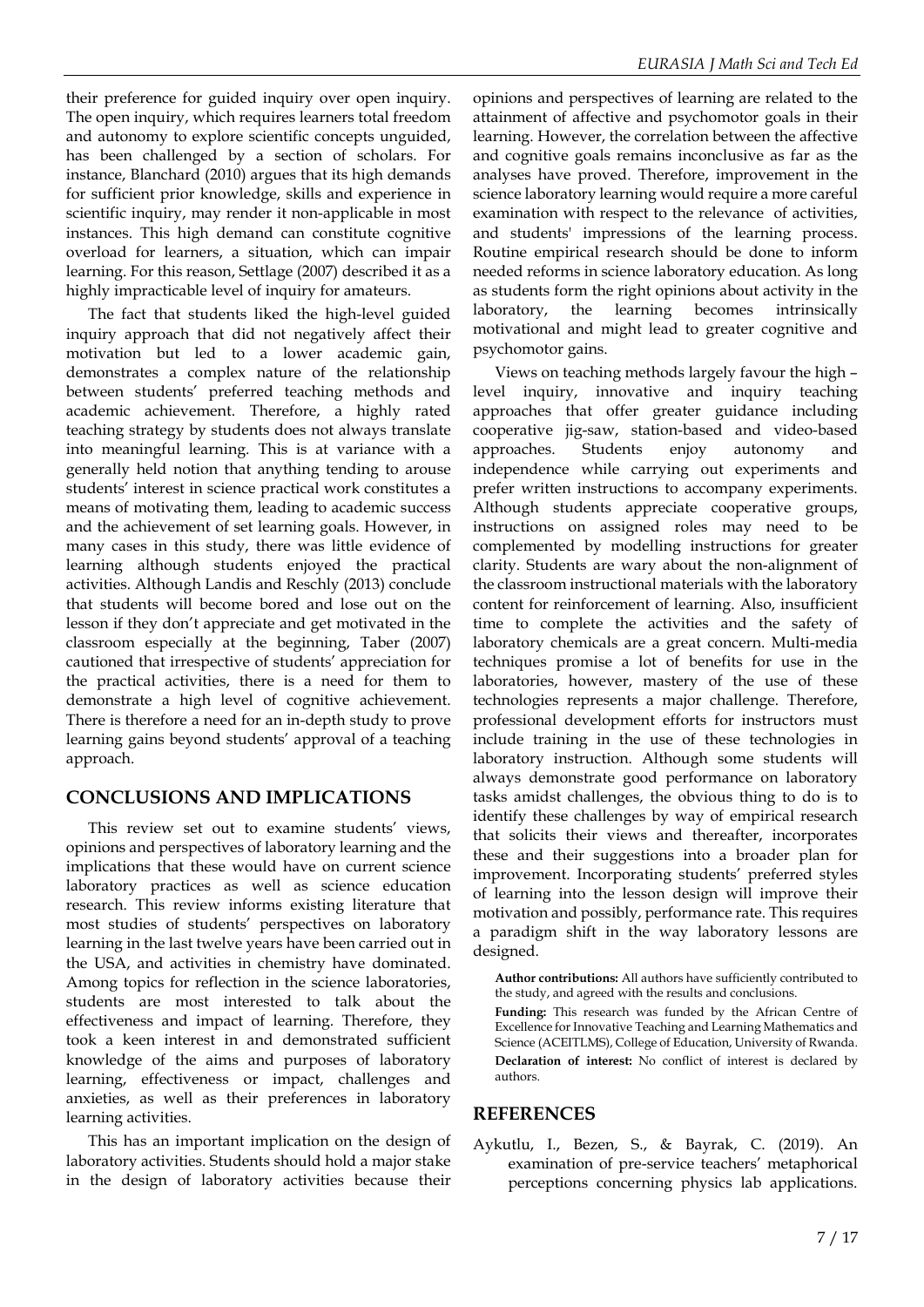*Journal of Faculty of Education, 8*(1), 32-53. <https://doi.org/10.14686/buefad.463841>

- Berber, N. C. (2013). Anxieties, preferences, expectations and opinions of pre-service teachers related to physics laboratory. *Educational Research and Reviews, 8*(15), 1220-1230.
- Blanchard, M. R., Southerland, S. A., Osborne, J. W., Sampson, V. D., Annetta, L. A., & Granger, E. M. (2010). Is inquiry possible in light of accountability? A quantitative comparison of the relative effectiveness of guided inquiry and verification laboratory instruction. *Science Education*, *94*(4), 577- 616.<https://doi.org/10.1002/sce.20390>
- Braun, M., & Kirkup, L. (2016). Non-physics peer demonstrators in undergraduate laboratories: A study of students' perceptions. *European Journal of Physics, 37*(1), 1-9. [https://doi.org/10.1088/](https://doi.org/10.1088/01430807/37/1/015703) [01430807/37/1/015703](https://doi.org/10.1088/01430807/37/1/015703)
- Burrows, N. L., Nowak, M. K., & Mooring, S. R. (2017). Students' perceptions of a project-based organic chemistry laboratory environment: A phenomenographic approach. *Chemistry Education Research and Practice, 18*(4), 811-824[. https://doi.org](https://doi.org/10.1039/C7RP00064B) [/10.1039/C7RP00064B](https://doi.org/10.1039/C7RP00064B)
- Carnduff, J., & Reid, N. (2003). *Enhancing undergraduate chemistry laboratories: Pre*‐*laboratory and post*‐ *laboratory exercises, examples and advice.* Royal Society of Chemistry.
- Chatterjee, S., Williamson, V. M., McCann, K., & Peck, M. L. (2009). Surveying students' attitudes and perceptions toward guided-inquiry and openinquiry laboratories. *Journal of Chemical Education, 86*(12), 1427-1432. [https://doi.org/10.1021/](https://doi.org/10.1021/ed086p1427) [ed086p1427](https://doi.org/10.1021/ed086p1427)
- Crandall, P. G., O'Bryan, C. A., Killian, S. A., Beck, D. E., Jarvis, N., & Clausen, E. (2015). A comparison of the degree of student satisfaction using a simulation or a traditional wet lab to teach physical properties of ice. *Journal of Food Science Education, 14(*1), 24-29. <https://doi.org/10.1111/1541-4329.12049>
- Deacon, C., & Hajek, A. (2011). Student perceptions of the value of physics laboratories. *International Journal of Science Education, 33*(7), 943-977. <https://doi.org/10.1080/09500693.2010.481682>
- Dikmenli, M. (2009). Biology student teachers' ideas about purpose of laboratory work. *Asia-Pacific Forum on Science Learning and Teaching, 10*(2), 1-14.
- Fraser, B. J. (2012). Classroom learning environments: Retrospect, context and prospect. In B. J. Fraser, K. G. Tobin, & C. J. McRobbie (Eds.), *Second international handbook of science education,* (pp. 1191- 1239). Springer. [https://doi.org/10.1007/978-1-](https://doi.org/10.1007/978-1-4020-9041-7_79) [4020-9041-7\\_79](https://doi.org/10.1007/978-1-4020-9041-7_79)
- Freedman, M. (1997). Relationship among laboratory instruction, attitude toward science, and

achievement in science knowledge. *Journal of Research in Science Teaching, 34*(4), 343-357. [https://doi.org/10.1002/\(SICI\)1098-2736\(199704\)](https://doi.org/10.1002/(SICI)1098-2736(199704)34:4%3C343:AID-TEA5%3E3.0.CO;2-R) [34:4%3C343:AID-TEA5%3E3.0.CO;2-R](https://doi.org/10.1002/(SICI)1098-2736(199704)34:4%3C343:AID-TEA5%3E3.0.CO;2-R)

- Galloway, K. R., & Bretz, S. L. (2015). Video episodes and action cameras in the undergraduate chemistry laboratory: Eliciting student perceptions of meaningful learning. *Chemistry Education Research and Practice, 17*(1), 139-155. [https://doi.org/](https://doi.org/%0b10.1039/C5RP00196J) [10.1039/C5RP00196J](https://doi.org/%0b10.1039/C5RP00196J)
- George-Williams, S. R., Ziebell, A. L., Kitson, R. R. A., Coppo, P., Thompson, C. D., & Overton, T. L. (2018). 'What do you think the aims of doing a practical chemistry course are?' A comparison of the views of students and teaching staff across three universities. *Chemistry Education Research and Practice, 19*(2), 463-473. [https://doi.org/10.1039/](https://doi.org/10.1039/C7RP00177K) [C7RP00177K](https://doi.org/10.1039/C7RP00177K)
- Goldina, A., & Barattini, D. (2018). Exploring student perceptions of a station-based teaching approach in the human anatomy and physiology laboratory. *HAPS Educator, 22*(1), 61-68. [https://doi.org/10.](https://doi.org/10.21692/haps.2018.007) [21692/haps.2018.007](https://doi.org/10.21692/haps.2018.007)
- Hanif, M., Sneddon, P. H., Al-Ahmadi, F. M., & Reid, N. (2009). The perceptions, views and opinions of university students about physics learning during undergraduate laboratory work. *European Journal of Physics, 30*(85), 85-96. [https://doi.org/10.1088/](https://doi.org/10.1088/0143-0807/30/1/009) [0143-0807/30/1/009](https://doi.org/10.1088/0143-0807/30/1/009)
- Harman, G., Cokelez, A., Dal, B., & Alper, U. (2016). Preservice science teachers' views on laboratory applications in science education: The effect of a two-semester course. *Universal Journal of Educational Research, 4*(1), 12-25. [https://doi.org/](https://doi.org/10.13189/ujer.2016.040103) [10.13189/ujer.2016.040103](https://doi.org/10.13189/ujer.2016.040103)
- Henige, K. (2011). Undergraduate student attitudes and perceptions toward low- and high-level inquiry exercise physiology teaching laboratory experiences. *Advances in Physiology Education, 35*(2), 197-205.

<https://doi.org/10.1152/advan.00086.2010>

- Hodson, D. (1993). Re-thinking old ways: Towards a more critical approach to practical work in school science. *Studies in Science Education, 22*(1), 85-142. <https://doi.org/10.1080/03057269308560022>
- Hofstein, A., & Kind, P. M. (2012). Learning in and from science laboratories. In B. J. Fraser, K. G. Tobin, & C. J. McRobbie (Eds.), *Second international handbook of science education* (pp. 189-207). Springer. [https://doi.org/10.1007/978-1-4020-9041-7\\_15](https://doi.org/10.1007/978-1-4020-9041-7_15)
- Hofstein, A., & Lunetta, V. N. (1982). The role of the laboratory in science teaching: Neglected aspects of research. *Review of Educational Research, 52*(2), 201- 217[. https://doi.org/10.2307/1170311](https://doi.org/10.2307/1170311)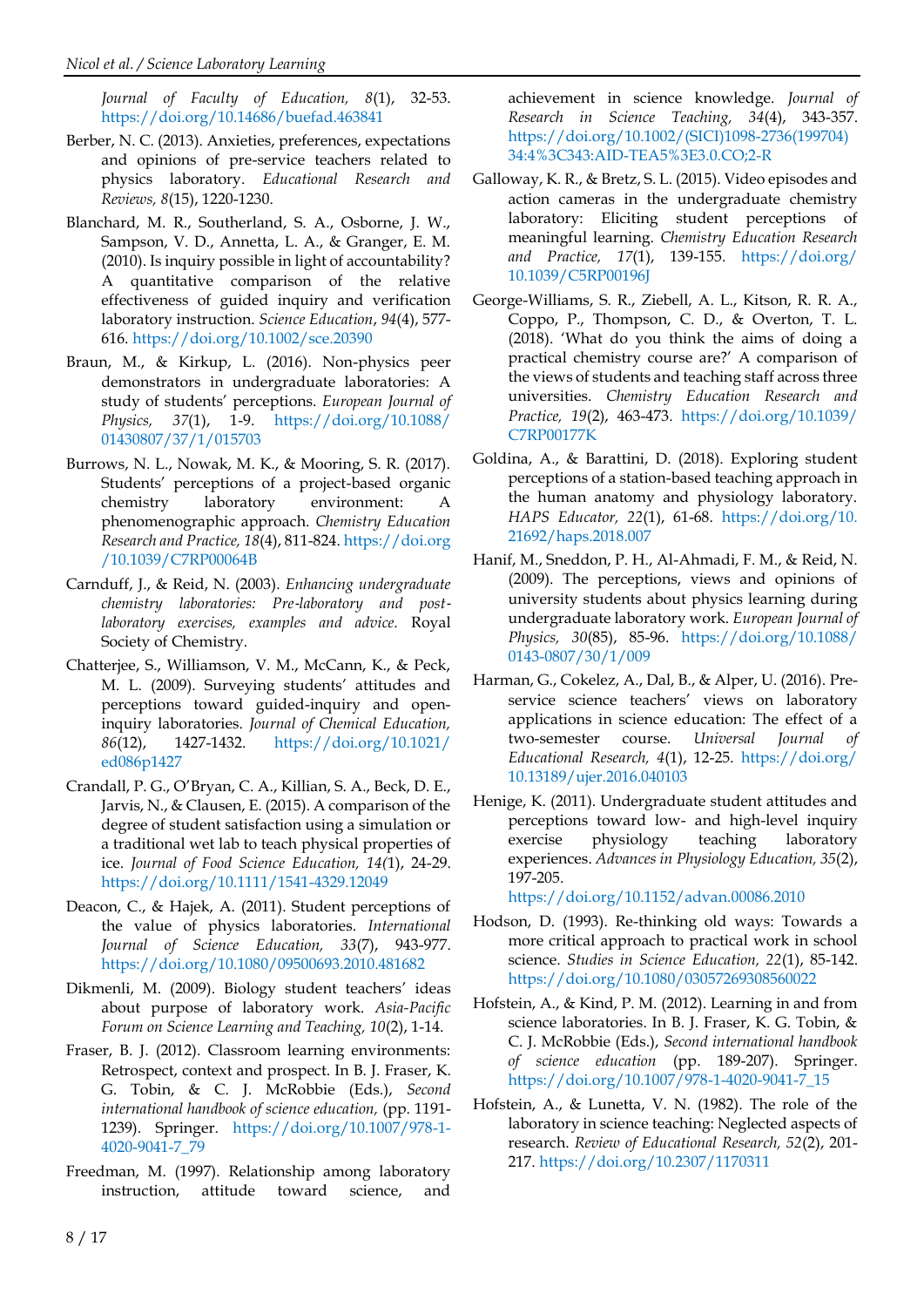- Hofstein, A., & Lunetta, V. N. (2004). The laboratory in science education: Foundations for the twenty-first century. *Science Education, 8*(1), 28-54. <https://doi.org/10.1002/sce.10106>
- Horsley, J., & Moeed, A. (2018). "Inspire me"-Highability students' perceptions of school science. *Science Education International, 29*(3), 163-173. <https://doi.org/10.33828/sei.v29.i3.4>
- Karacop, A., & Diken, E. H. (2017). The effects of jigsaw technique based on cooperative learning on prospective science teachers' science process skill. *Journal of Education and Practice, 8*(6), 86-97.
- King, N., Touw, T. V., Spowart, L., & Lawlor, C. (2016). A scoping study investigating student perceptions towards inquiry-based learning in the laboratory. *European Journal of Science and Mathematics Education, 4*(3), 305‐314. [https://doi.org/10.30935/](https://doi.org/10.30935/scimath/9472) [scimath/9472](https://doi.org/10.30935/scimath/9472)
- Koretsky, M., Kelly, C., & Gummer, E. (2011). Student perceptions of learning in the laboratory: Comparison of industrially situated virtual laboratories to capstone physical laboratories. *Journal of Engineering Education, 100*(3), 540-573. [https://doi.org/10.1002/j.2168-9830.2011.tb000](https://doi.org/10.1002/j.2168-9830.2011.tb00026.x) [26.x](https://doi.org/10.1002/j.2168-9830.2011.tb00026.x)
- Landis, R. N., & Reschly, A. L. (2013). Reexamining gifted underachievement and dropout through the lens of student engagement. *Journal for the Education of the Gifted, 36*(2), 220-249. [https://doi.org/10.](https://doi.org/10.1177/0162353213480864) [1177/0162353213480864](https://doi.org/10.1177/0162353213480864)
- Leung, A. C. K., Terrana, A., & Jarzak, S. (2016). Students' opinions on the educational values of physics laboratories: A cross-sectional survey. *Canadian Journal of Physics, 94(*3), 913-919. <https://doi.org/10.1139/cjp-2016-0358>
- McDonnel, C., O'Connor, C., & Seery, M. K. (2007). Developing practical chemistry skills by means of student-driven problem based learning miniprojects. *Chemistry Education Research and Practice, 8*(2), 130-139. [https://doi.org/10.1039/B6RP900](https://doi.org/10.1039/B6RP90026G) [26G](https://doi.org/10.1039/B6RP90026G)
- Moozeh, K., Farmer, J., Tihanyi, D., Nadar, T., & Evans, G. J. (2019). A prelaboratory framework toward integrating theory and utility value with laboratories: Student perceptions on learning and motivation. *Journal of Chemical Education*, *96*(8), 1548-1557. [https://doi.org/10.1021/acs.jchemed.](https://doi.org/10.1021/acs.jchemed.9b00107) [9b00107](https://doi.org/10.1021/acs.jchemed.9b00107)
- Natinal Research Council. (1996). *National science education standards.* National Academy Press.
- Osborne, J., Simon, S., & Collins, S. (2003). Attitudes towards science: A review of the literature and its implications. *International Journal of Science Education, 25*(9), 1049-1079. [https://doi.org/10.](https://doi.org/10.1080/0950069032000032199) [1080/0950069032000032199](https://doi.org/10.1080/0950069032000032199)
- Ott, L. E., Kephart, K., Stolle-McAllister, K., & LaCourse, W. R. (2018). Students' understanding and perceptions of assigned team roles in a classroom laboratory environment. *Journal of College Science Teaching, 47*(4), 83-91. [https://doi.org/10.2505/4/](https://doi.org/10.2505/4/jcst18_047_04_83) [jcst18\\_047\\_04\\_83](https://doi.org/10.2505/4/jcst18_047_04_83)
- Priest, S. J., Pyke, S. M., & Williamson, N. M. (2014). Student perceptions of chemistry experiments with different technological interfaces: A comparative study. *Journal of Chemical Education*, *91*(11), 1787- 1795. <https://doi.org/10.1021/ed400835h>
- Russell, C. B., & Weaver, G. (2008). Student perceptions of the purpose and function of the laboratory in science: A grounded theory study. *International Journal for the Scholarship of Teaching and Learning, 2*(2), 1-14. [https://doi.org/10.20429/ijsotl.2008.](https://doi.org/10.20429/ijsotl.2008.020209) [020209](https://doi.org/10.20429/ijsotl.2008.020209)
- Sadoglu, G. P., & Durukan, U. G. (2018). Determining the perceptions of teacher candidates on the concepts of science course, science laboratory, science teacher and science student via metaphors. *International Journal of Research in Education and Science, 4*(2), 436-453. [https://doi.org/10.21890/](https://doi.org/10.21890/ijres.428260) [ijres.428260](https://doi.org/10.21890/ijres.428260)
- Sandström, N., Ketonen, E., & Lonka, K. (2014). The experience of laboratory learning–How do chemistry students perceive their learning environment? *The European Journal of Social and Behavioural Sciences*, *11*(4), 1613-1625. <https://doi.org/10.15405/ejsbs.144>
- Settlage, J. (2007). Demythologizing science teacher education: Conquering the false ideal of open inquiry. *Journal of Science Teacher Education, 18*(4), 461-467. [https://doi.org/10.1007/s10972-007-](https://doi.org/10.1007/s10972-007-9060-9) [9060-9](https://doi.org/10.1007/s10972-007-9060-9)
- Sneddon, P. H., Slaughter, K. A., & Reid, N. (2009). Perceptions, views and opinions of university students about physics learning during practical work at school. *European Journal of Physics, 30*(5), 1119-1129. [https://doi.org/10.1088/0143-0807/30](https://doi.org/10.1088/0143-0807/30/5/018) [/5/018](https://doi.org/10.1088/0143-0807/30/5/018)
- Springer, L., Stanne, M. E., & Donovan, S. S. (1999). Effects of small-group learning on undergraduates in science, mathematics, engineering, and technology: A meta-analysis. *Review of Educational Research, 69*(1), 21-51. [https://doi.org/10.3102/](https://doi.org/10.3102/00346543069001021) [00346543069001021](https://doi.org/10.3102/00346543069001021)
- Taber, K. S. (2007). *Science education for gifted learners.* Routledge. <https://doi.org/10.4324/9780203962046>
- Tatar, N. (2012). Inquiry-based science laboratories: An analysis of preservice teachers' beliefs about learning science through inquiry and their performances. *Journal of Baltic Science Education,*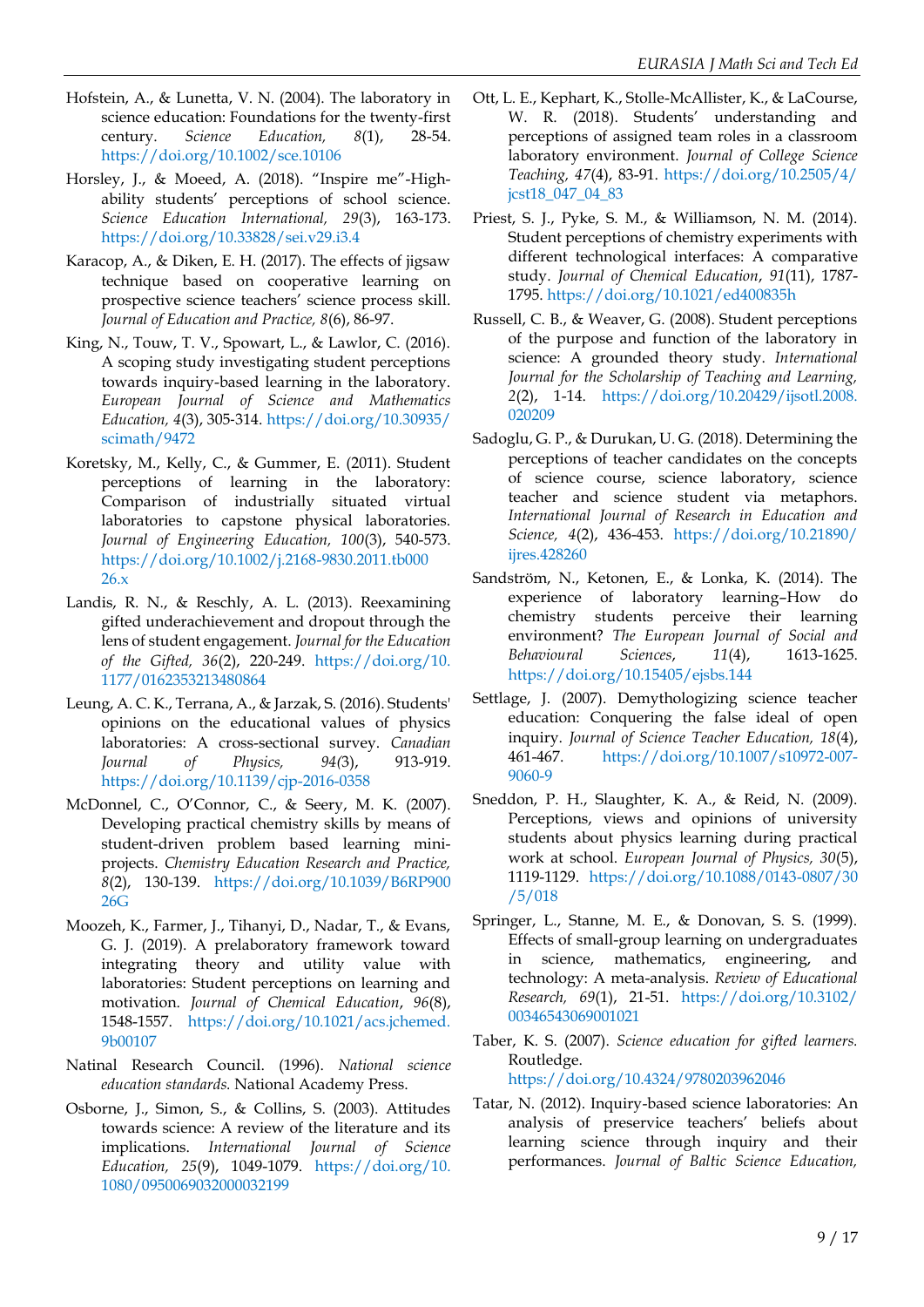*11*(3), 248-266. [https://www.researchgate.net/](https://www.researchgate.net/publication/288284135) [publication/288284135](https://www.researchgate.net/publication/288284135)

- Thomas, G., & Meldrum, A. (2018). Students' perceptions of changes to the learning environments of undergraduate physics laboratories: An empirical study. *Interactive Technology and Smart Education*, *15*(4), 165-180. <https://doi.org/10.1108/ITSE-10-2017-0045>
- Thornton, R. K., & Sokoloff, D. R. (1990). Learning motion concepts using real-time microcomputerbased laboratory tools. *American Journal of Physics, 58*(9), 858-867.<https://doi.org/10.1119/1.16350>
- Trumper, R. (2003). The physics laboratory–A historical overview and future perspectives. *Science & Education, 12*(7), 645-670. [https://doi.org/10.1023/](https://doi.org/10.1023/A:1025692409001) [A:1025692409001](https://doi.org/10.1023/A:1025692409001)
- Tsai, C. (2003). Taiwanese science students' and teachers' perceptions of the laboratory learning environments: Exploring epistemological gaps. *International Journal of Science Education, 25*(7), 847- 860.<https://doi.org/10.1080/09500690305031>
- Uyulgan, M. A., & Akkuzu, N. (2018). Educational short videos to utilize in the biochemistry laboratory: Opinions of university students. *Journal of Baltic Science Education, 17*(3), 496-510. [https://doi.org/](https://doi.org/10.33225/jbse/18.17.496) [10.33225/jbse/18.17.496](https://doi.org/10.33225/jbse/18.17.496)
- von Aufschnaiter, C., & von Aufschnaiter, S. (2007). University students' activities, thinking and learning during laboratory work. *European Journal of Physics*, *28*, S51–S60. [https://doi.org/10.1088/](https://doi.org/10.1088/0143-0807/28/3/S05) [0143-0807/28/3/S05](https://doi.org/10.1088/0143-0807/28/3/S05)
- Weiman, C., & Holmes, N. G. (2015). Measuring the impact of an instructional laboratory on the learning of introductory physics. *American Journal of Physics, 83*(11), 972-978. [https://doi.org/](https://doi.org/10.1119/1.4931717) [10.1119/1.4931717](https://doi.org/10.1119/1.4931717)
- Whelan, A., Leddy, J. J., Mindra, S., Hughes, J. D., El-Baily, S., & Ramnanan, C. J. (2016). Students' perceptions of independent versus facilitated small group learning approaches to compressed medical anatomy education. *Anatomical Science Education*, *9*(1), 40-51[. https://doi.org/10.1002/ase.1544](https://doi.org/10.1002/ase.1544)
- Wright, S. J. (2012). Student perceptions of an upperlevel, undergraduate human anatomy laboratory course without cadavers. *Anatomical Sciences Education, 5*(3), 146-157. [https://doi.org/10.1002/](https://doi.org/10.1002/ase.1265) [ase.1265](https://doi.org/10.1002/ase.1265)
- Yildirim, N. (2016). Opinions of pre-service classroom teachers towards laboratory using in science instruction and their preferences towards laboratory approaches. *Journal of Education and Training Studies, 4*(3), 208-222. [https://doi.org/10.](https://doi.org/10.11114/jets.v4i3.1304) [11114/jets.v4i3.1304](https://doi.org/10.11114/jets.v4i3.1304)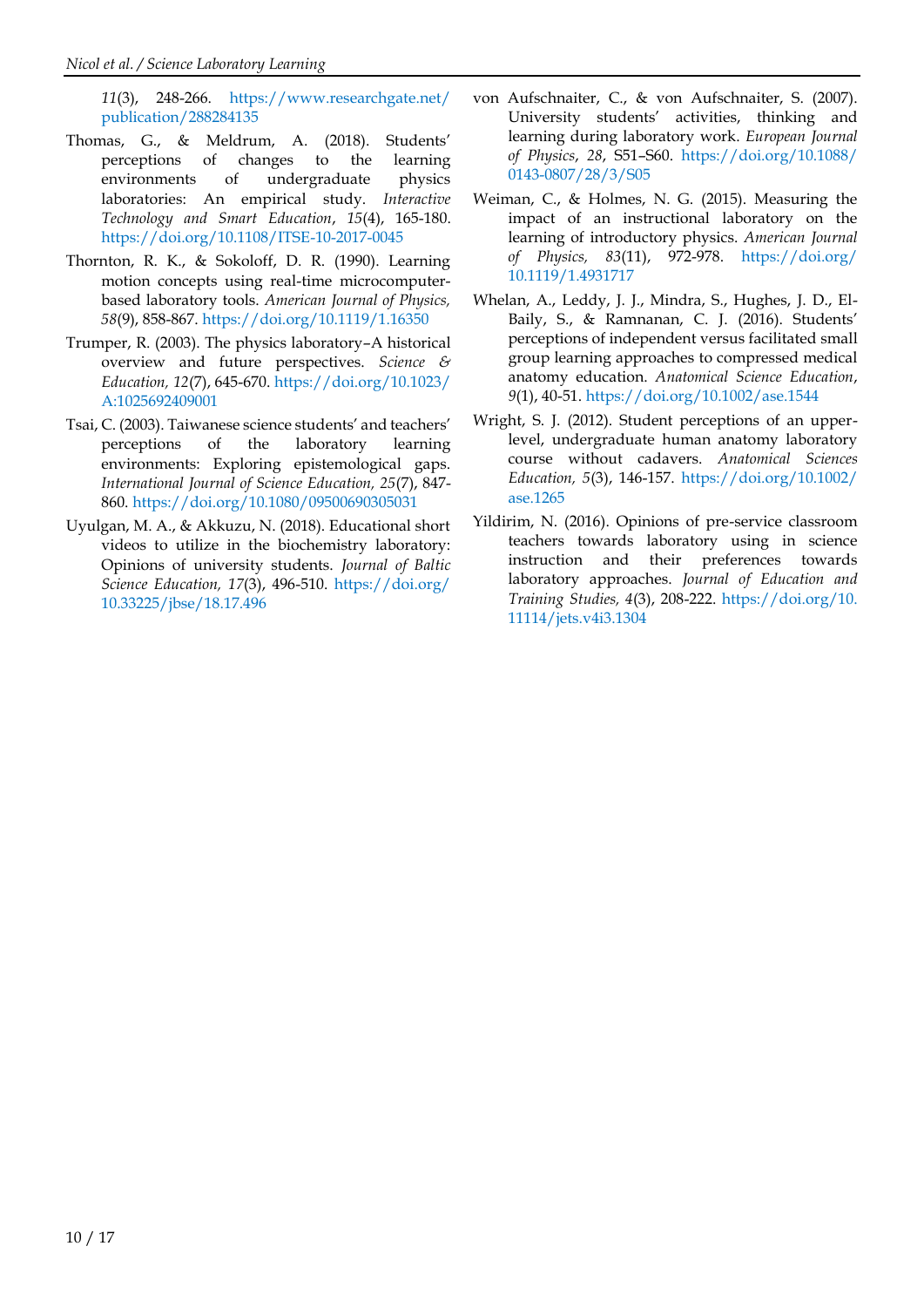# **APPENDIX A**

## **List of Eligible Sources that Met the Inclusion Criteria**

|        | Author(s)                          | Year Title |                                                                                                                                                                                                  |
|--------|------------------------------------|------------|--------------------------------------------------------------------------------------------------------------------------------------------------------------------------------------------------|
| 1      | Aykutlu et al.                     |            | 2019 An examination of pre-service teachers' metaphorical perceptions concerning physics lab                                                                                                     |
| 2      | Berber                             |            | applications<br>2013 Anxieties, preferences, expectations and opinions of pre-service teachers related to physics<br>laboratory                                                                  |
| 3<br>4 | Braun and Kirkup<br>Burrows et al. |            | 2016 Non-physics peer demonstrators in undergraduate laboratories: A study of students' perceptions<br>2017 Students' perceptions of a project-based organic chemistry laboratory environment: A |
| 5      | Chatterjee et al.                  |            | phenomenographic approach<br>2009 Surveying students' attitudes and perceptions toward guided-inquiry and open-inquiry<br>laboratories                                                           |
| 6      | Crandall et al.                    |            | 2015 A comparison of the degree of student satisfaction using a simulation or a traditional wet lab to<br>teach physical properties of ice                                                       |
| 7      |                                    |            | Deacon and Hajek 2011 Student perceptions of the value of physics laboratories                                                                                                                   |
| 8      | Dikmenli                           |            | 2009 Biology student teachers' ideas about the purpose of laboratory work                                                                                                                        |
| 9      | Galloway and<br><b>Bretz</b>       |            | 2015 Video episodes and action cameras in the undergraduate chemistry laboratory: Eliciting student<br>perceptions of meaningful learning                                                        |
|        | 10 George-Williams<br>et al.       |            | 2018 'What do you think the aims of doing a practical chemistry course are?' A comparison of the views                                                                                           |
|        | 11 Goldina and                     |            | of students and teaching staff across three universities.<br>2018 Exploring student perceptions of a station-based teaching approach in the human anatomy and                                    |
|        | Barattini                          |            | physiology laboratory                                                                                                                                                                            |
|        | 12 Hanif et al.                    |            | 2009 The perceptions, views and opinions of university students about physics learning during<br>undergraduate laboratory work                                                                   |
|        | 13 Harman et al.                   |            | 2016 Pre-service science teachers' views on laboratory applications in science education: The effect of a<br>two-semester course                                                                 |
|        | 14 Henige                          |            | 2011 Undergraduate student attitudes and perceptions toward low- and high-level inquiry exercise<br>physiology teaching laboratory experiences                                                   |
|        | 15 Horsley and<br>Moeed            |            | 2018 "Inspire me" - High-ability students' perceptions of school science                                                                                                                         |
|        | 16 Karacop and<br>Diken            |            | 2017 The effects of jigsaw technique based on cooperative learning on prospective science teachers'<br>science process skill                                                                     |
|        | 17 King et al.                     |            | 2016 A scoping study investigating student perceptions towards inquiry-based learning in the<br>laboratory                                                                                       |
|        | 18 Leung et al.                    |            | 2016 Students' opinions on the educational value of physics laboratories: A cross-sectional survey                                                                                               |
|        | 19 Moozeh et al.                   |            | 2019 A pre-laboratory framework toward integrating theory and utility value with laboratories: Student<br>perceptions on learning and motivation                                                 |
|        | 20 Ott et al.                      |            | 2018 Students' understanding and perceptions of assigned team roles in a classroom laboratory<br>environment                                                                                     |
|        | 21 Priest et al.                   |            | 2014 Student perceptions of chemistry experiments with different technological interfaces: A<br>comparative study                                                                                |
|        | 22 Russell and<br>Weaver           |            | 2008 Student perceptions of the purpose and function of the laboratory in science: A grounded theory<br>study                                                                                    |
|        | 23 Sadoglu and                     |            | 2018 Determining the perceptions of teacher candidates on the concepts of science course, science                                                                                                |
|        | Durukan                            |            | laboratory, science teacher and science student via metaphors                                                                                                                                    |
|        | 24 Sandström et al.                |            | 2014 The experience of laboratory learning-How do chemistry students perceive their learning<br>environment?                                                                                     |
|        | 25 Sneddon et al.                  |            | 2009 Perceptions, views and opinions of university students about physics learning during practical<br>work at school.                                                                           |
|        | 26 Tatar                           |            | 2012 Inquiry-based science laboratories: An analysis of pre-service teachers' beliefs about learning<br>science through inquiry and their performances                                           |
| 27     | Thomas and<br>Meldrum              |            | 2018 Students' perceptions of changes to the learning environments of undergraduate physics<br>laboratories: An empirical study                                                                  |
|        | 28 Uyulgan and<br>Akkuzu           |            | 2018 Educational short videos to utilize in the biochemistry laboratory: Opinions of university students                                                                                         |
|        | 29 Whelan et al.                   |            | 2016 Students' perceptions of independent versus facilitated small group learning approaches to<br>compressed medical anatomy education                                                          |
|        | 30 Wright                          |            | 2012 Student perceptions of an upper-level, undergraduate human anatomy laboratory course without<br>cadavers                                                                                    |
|        | 31 Yildirim                        |            | 2016 Opinions of pre-service classroom teachers towards laboratory using in science instruction and<br>their preferences towards laboratory approaches                                           |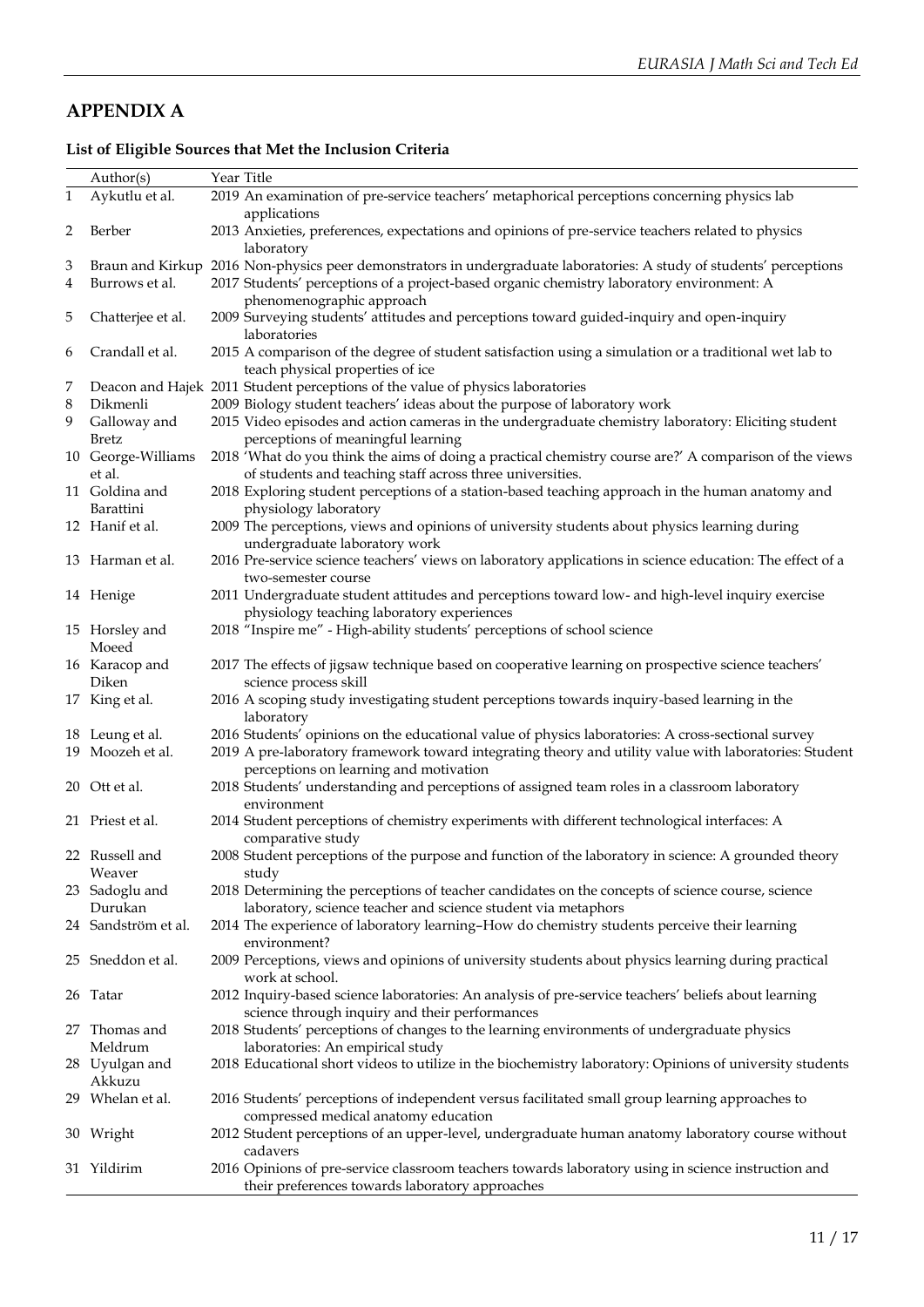# **APPENDIX B**

## **Data from Eligible Articles by Outcome Variables**

| Author(s)                            | No of<br>students | Subject                |                   | Country Variables of interest                                                                                                                                             | How measured                                    | Key findings                                                                                                                                                                                                                                                                                                                                                                           |
|--------------------------------------|-------------------|------------------------|-------------------|---------------------------------------------------------------------------------------------------------------------------------------------------------------------------|-------------------------------------------------|----------------------------------------------------------------------------------------------------------------------------------------------------------------------------------------------------------------------------------------------------------------------------------------------------------------------------------------------------------------------------------------|
|                                      |                   |                        |                   | Students' views about what constitute the aims & purposes of laboratory learning                                                                                          |                                                 |                                                                                                                                                                                                                                                                                                                                                                                        |
| Aykutlu et 46<br>al. (2019)          |                   | Physics                | Turkey            | Pre-service physics<br>teachers' perceptions<br>concerning "physics<br>lab application"                                                                                   | Metaphors form<br>designed by<br>researchers    | The most frequently used metaphor<br>is under conceptual category of<br>learning through visual impact<br>Learning by labour (19.56%), learning<br>by having fun (6.52%), learning by<br>being curious $(4.34\%)$ , & learning by<br>getting directions (4.34%)                                                                                                                        |
| Burrows et<br>al. (2017)             | - 18              | Chemistry              | <b>USA</b>        | Ways students<br>perceive a project-<br>based organic<br>chemistry lab                                                                                                    | Phenomenology &<br>semi-structured<br>interview | Exploring unknown in science<br>Cultivating independence<br>Practice understanding of concept<br>Social interactions<br>Developing tech skills for future<br>career<br>Gathering details of lab &<br>experiments<br>Efficiency & saving time                                                                                                                                           |
| Dikmenli<br>(2009)                   | 82                | Biology                | Turkey            | Biology student<br>teachers' ideas about<br>the purpose of<br>laboratory work in<br>teaching biology                                                                      | Open-ended<br>questionnaire                     | To verify theories & principles,<br>learning laboratory techniques,<br>meaningful learning, making abstract<br>concepts concrete, motivation<br>towards science, acquire scientific<br>process skills, create links between<br>scientific knowledge & daily life,<br>mastery of nature of science, critical<br>thinking skills, create links between<br>science, technology, & society |
| George-<br>Williams et<br>al. (2018) | 120               | Chemistry              | Australia<br>& UK | Students' perceptions Survey<br>of aims of practical lab questionnaire<br>activities within<br>degree programs                                                            | & interviews                                    | To develop practical skills, enhance<br>the application of theoretical<br>concepts, & better understand<br>theoretical concepts                                                                                                                                                                                                                                                        |
| Hanif et al.<br>(2009)               | 143               | Physics                | UK                | Undergraduate<br>students' perceptions, Focus group<br>views, & opinions<br>about physics learning<br>during their<br>laboratory work                                     | Survey<br>interviews                            | To learn practical skills as well as to<br>illustrate theory taught in lectures<br>Providing a medium to improve<br>collaborative work                                                                                                                                                                                                                                                 |
| Harman et 63<br>al. (2016)           |                   | Chemistry<br>& Physics | Turkey            | Views on concept &<br>purpose of laboratory questionnaire                                                                                                                 | Survey<br>Before & after                        | Effective learning, permanent<br>learning, & better understanding,<br>faster learning & learning with fun<br>laboratory teaching Observation & experiment for quality<br>of learning                                                                                                                                                                                                   |
| Russel and<br>Weaver<br>(2008)       | -13               | General<br>Science     | <b>USA</b>        | Students' perceptions Interview<br>of purpose of<br>laboratory                                                                                                            |                                                 | To perform procedures, not to learn<br>the theory<br>To repeat & reinforce lecture<br>materials                                                                                                                                                                                                                                                                                        |
| Sadoglu and 58<br>Durukan<br>(2018)  |                   | General<br>Science     | Turkey            | Students' concepts of Phenomenology<br>science course, science Students were<br>lab science teachers, & asked to complete<br>science student using sentences<br>metaphors |                                                 | Science course as<br>understanding/discovering life<br>science laboratory as "a place that<br>provides experience &<br>entertainment", science teacher as "a<br>mentor", science student as "a<br>valuable being"                                                                                                                                                                      |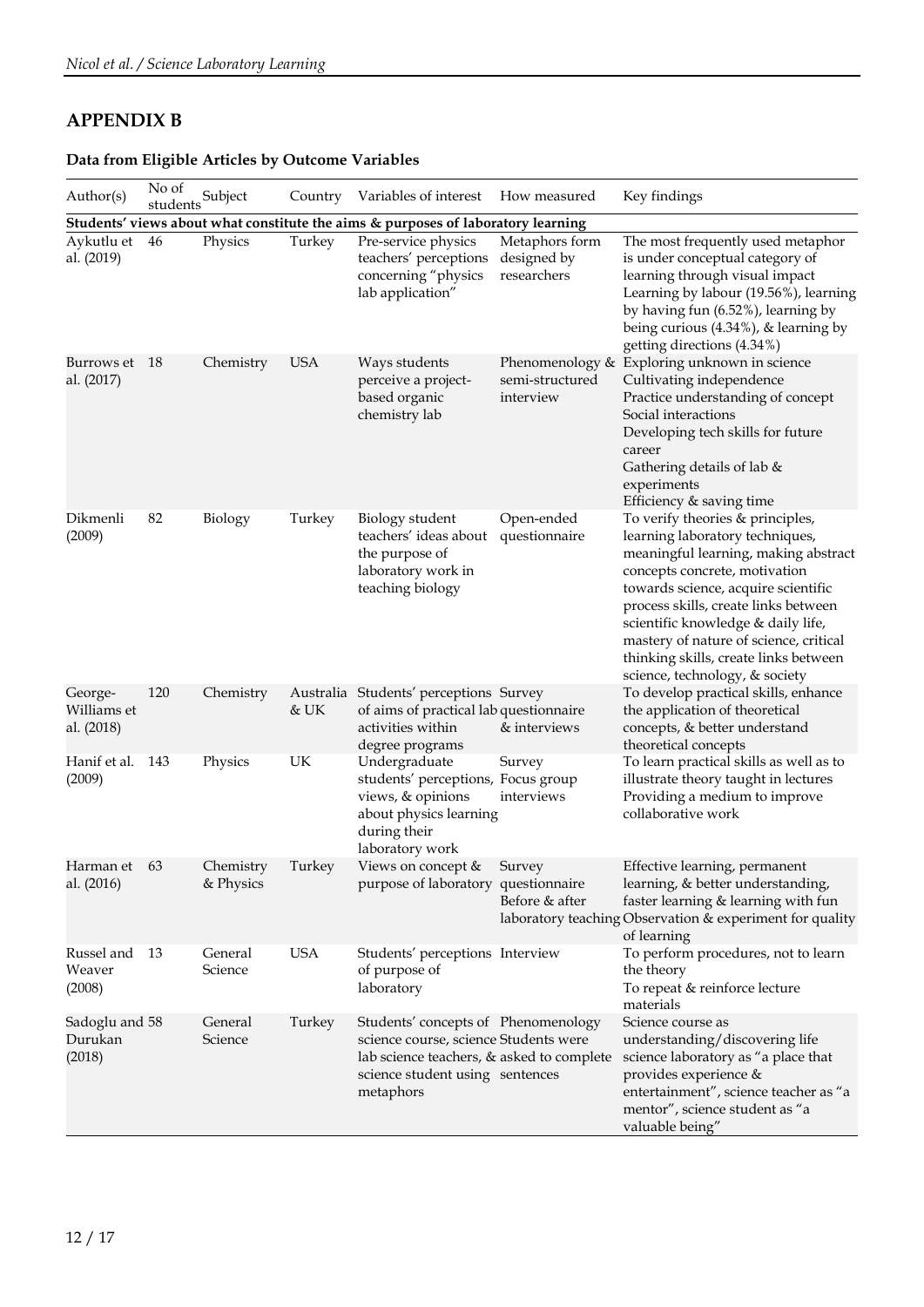| Author(s)                             | No of<br>students | Subject            | Country    | Variables of interest                                                                                                                                                                                | How measured                           | Key findings                                                                                                                                                                                                                                                                                                                                                |
|---------------------------------------|-------------------|--------------------|------------|------------------------------------------------------------------------------------------------------------------------------------------------------------------------------------------------------|----------------------------------------|-------------------------------------------------------------------------------------------------------------------------------------------------------------------------------------------------------------------------------------------------------------------------------------------------------------------------------------------------------------|
| Sneddon et<br>al. (2009)              | 500               | Physics            | UK         | View of<br>undergraduate<br>physics students in<br>relation to their<br>experiences of<br>practical physics at<br>school                                                                             | Survey<br>questionnaire &<br>interview | Students view practical side of<br>course as a way they encounter new<br>matter/concepts in their courses                                                                                                                                                                                                                                                   |
|                                       |                   |                    |            | Students opinions about the impact of science laboratory learning                                                                                                                                    |                                        |                                                                                                                                                                                                                                                                                                                                                             |
| Braun and<br>Kirkup<br>(2016)         | 1,700             | Physics            | Australia  | Effect of introduction Survey<br>of non-physics major<br>peer demonstrators<br>on student perception<br>of demonstrator-<br>student interactions in<br>laboratory                                    |                                        | Compared to PhD demonstrators,<br>less experienced demonstrators<br>(peer & honors students) received<br>8% higher scores in perception of<br>demonstrator being well prepared to<br>help in encouraging student to think<br>deeply about experiment                                                                                                        |
| Chatterjee et 703<br>al. (2009)       |                   | Chemistry          | <b>USA</b> | Students' perceptions Survey<br>& attitudes toward<br>guided & open<br>inquiry-based labs<br>laboratory                                                                                              | questionnaire                          | Students have a more positive<br>attitude toward guided inquiry<br>laboratory than open-inquiry<br>laboratory<br>Students believe that they learn<br>more with guided-inquiry<br>laboratory than open-inquiry<br>laboratory                                                                                                                                 |
| Galloway<br>and Bretz<br>(2016)       | 13                | Chemistry          | <b>USA</b> | affective learning<br>experiences in<br>undergraduate<br>chemistry laboratory                                                                                                                        | interview                              | Students' cognitive & Video recording & The laboratory gives students an<br>opportunity to use their hands to<br>physically carry out experiments                                                                                                                                                                                                           |
| George-<br>Williams et<br>al. (2018)  | 3,202             | Chemistry          | UK         | Australia & Perceptions of<br>cognitive,<br>psychomotor, &<br>affective expectations<br>of students during<br>laboratory sessions                                                                    | Survey<br>Questionnaire                | Students agreed to statements on<br>survey instrument that aided their<br>meaningful learning<br>Students also tended to select either<br>neutral, disagree, or strongly<br>disagree to statements that would<br>have a negative impact on their<br>meaningful learning (e.g. I expect to<br>be frustrated)                                                 |
| Goldina and 88<br>Barattini<br>(2018) |                   | Biology            | <b>USA</b> | Student perceptions of<br>the effectiveness of<br>SBA method                                                                                                                                         | Survey<br>questionnaire                | SBA method was more engaging,<br>interactive, less intimidating, &<br>learning experience less stressful for<br>students with diverse science<br>backgrounds<br>It allowed students to feel more<br>comfortable asking questions<br>Although the content was<br>challenging, students in the SBA<br>method felt more positive about<br>their lab experience |
| Henige<br>(2011)                      | 39                | General<br>Science | <b>USA</b> | Comparison between Survey<br>students reactions to questionnaire<br>traditional, cookbook<br>style, low-inquiry<br>level (LL) activities, &<br>a high-inquiry level<br>(HL) investigative<br>project |                                        | Students enjoy HL projects more<br>than LL activity<br>HL inquiry does not have a negative<br>effect on students' motivation<br>Students perceived that they learned<br>more about physiology principles<br>with LL activity                                                                                                                                |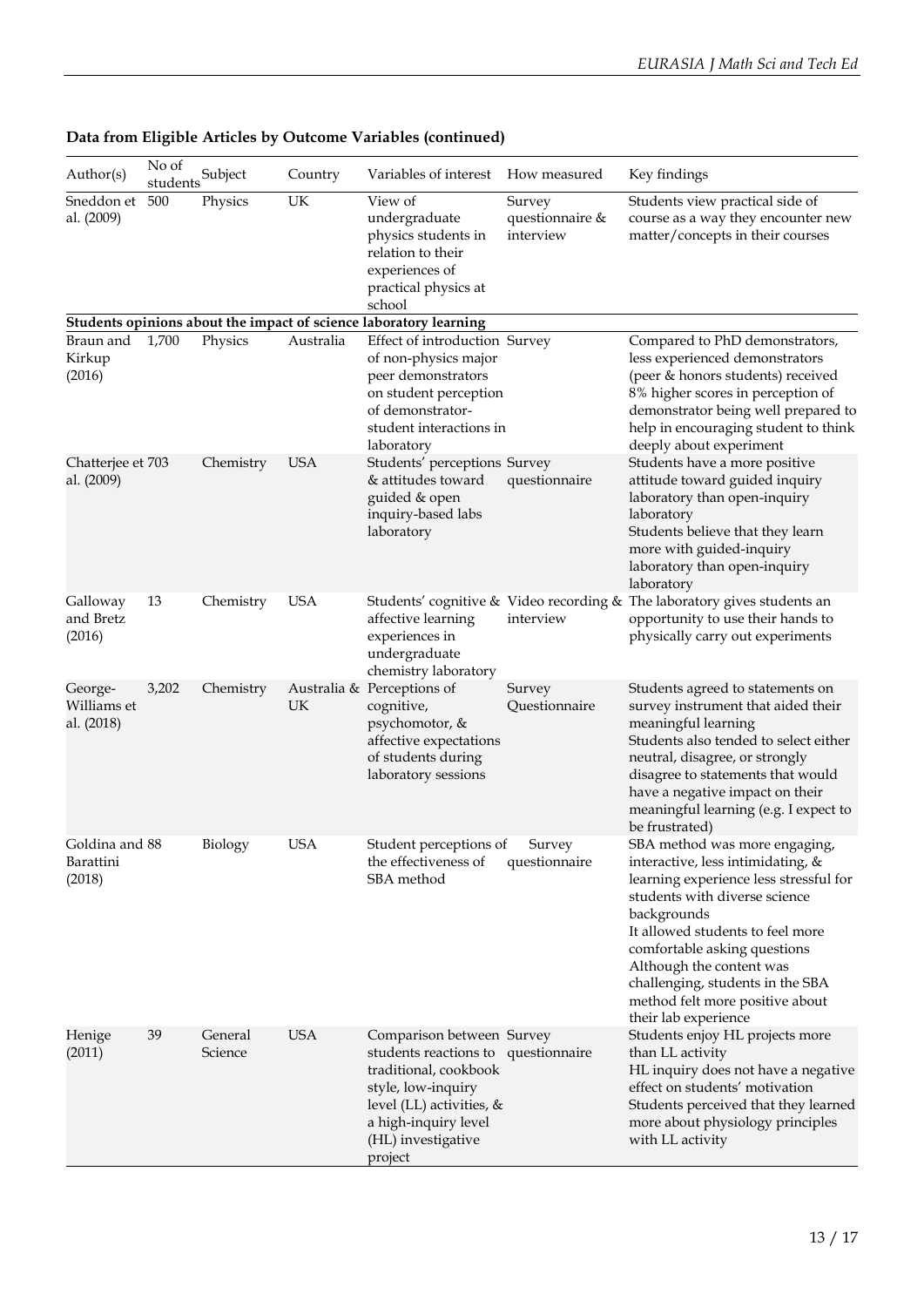| Author(s)                                                           | No of<br>students | Subject                                                                            | Country                         | Variables of interest                                                                                                                                                                                                                                                                                                                                    | How measured                           | Key findings                                                                                                                                                                                                                                                                                                                                                             |
|---------------------------------------------------------------------|-------------------|------------------------------------------------------------------------------------|---------------------------------|----------------------------------------------------------------------------------------------------------------------------------------------------------------------------------------------------------------------------------------------------------------------------------------------------------------------------------------------------------|----------------------------------------|--------------------------------------------------------------------------------------------------------------------------------------------------------------------------------------------------------------------------------------------------------------------------------------------------------------------------------------------------------------------------|
| Horsley and 56<br>Moeed<br>(2018)<br>Karacop and 48<br>Diken (2017) |                   | Biology,<br>Chemistry, & Zealand<br>Physics<br>Biology,<br>Chemistry, &<br>Physics | New<br>Turkey                   | Students' views about Questionnaire &<br>their learning<br>experiences in science<br>Students' opinions Questionnaire<br>regarding cooperative survey in a pre-<br>learning-based jigsaw test-post-test<br>method &<br>confirmatory<br>laboratory method<br>Differences in terms of<br>students' science<br>process skills (jigsaw<br>& traditional lab) | focus group<br>design                  | Students' enjoyed experiences<br>Appreciated pedagogy<br>There was no statistically significant<br>difference between opinions of the<br>students regarding applied<br>laboratory approaches                                                                                                                                                                             |
| Koretsky et 111<br>al. (2011)                                       |                   | Physics                                                                            | <b>USA</b>                      | Students' perceptions Survey<br>of nature of cognition, questionnaire<br>experimental design,<br>& ambiguity                                                                                                                                                                                                                                             |                                        | Students show enhanced awareness<br>of experimental design, greater<br>references to critical thinking, &<br>higher order cognition in virtual<br>laboratory & an enhanced awareness<br>of laboratory protocol in laboratory<br>Many students indicated an ability to<br>suspend disbelief & demonstrate<br>psychological immersion in the<br>virtual laboratory project |
| Moozeh et<br>al. (2019)                                             | 89                | Chemistry                                                                          | <b>USA</b>                      | Students' opinions<br>about anticipated<br>benefits including<br>related theory,<br>procedural<br>justification, &<br>relevance of<br>experiments in a<br>prelab module<br>through multimedia<br>design                                                                                                                                                  | Survey<br>questionnaire &<br>videos    | More than 60% of students thought<br>that prelab modules helped them<br>understand supportive information<br>Students also indicated that prelab<br>modules helped them understand<br>theory better than laboratory manual<br>50% to 68% of students responded<br>positively to statements regarding<br>utility value / relevance justification                          |
| Priest et al.<br>(2014)                                             | 187               | Chemistry                                                                          | Australia                       | Differences in student Survey<br>perception in<br>chemistry experiments<br>conducted by two<br>different cohorts of<br>students                                                                                                                                                                                                                          | questionnaire                          | Widespread improvements in<br>student perceptions of their<br>laboratory experience were observed,<br>prominently including reduced<br>negativity concerning equipment, an<br>increased perception of<br>understanding, an increased<br>perception of simplicity, & more<br>positive perceptions of overall<br>laboratory experience                                     |
| Sneddon et 500<br>al. (2009)                                        |                   | Physics                                                                            | $\ensuremath{\text{UK}}\xspace$ | View of<br>undergraduate<br>physics students in<br>relation to their<br>experiences of<br>practical physics at<br>school                                                                                                                                                                                                                                 | Survey<br>questionnaire &<br>interview | Students felt that experiencing self-<br>driven experiments prepared them<br>for inevitable day when there would<br>not always be written instructions for<br>work they would be doing                                                                                                                                                                                   |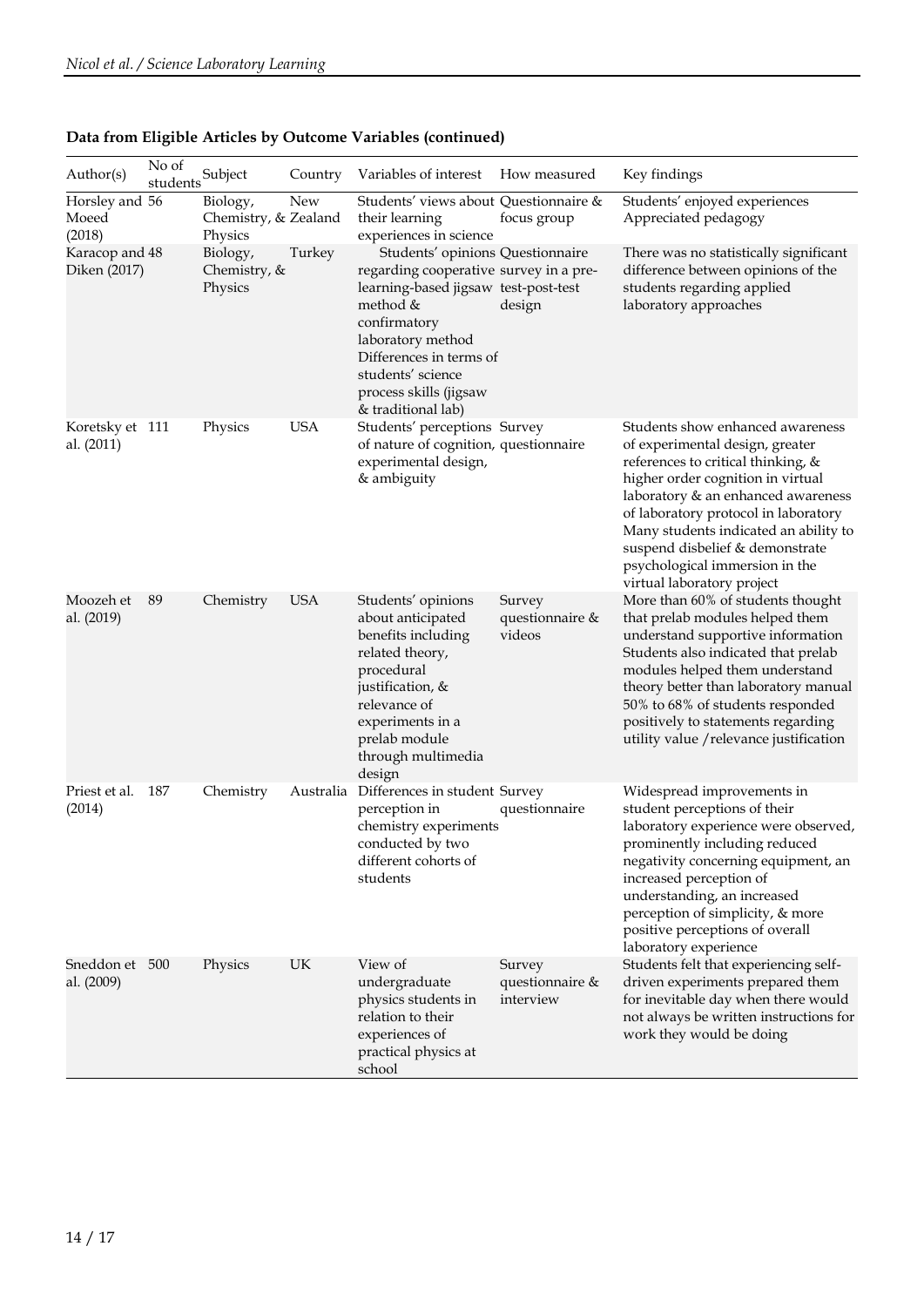| Author(s)                          | No of<br>students | Subject            | Country    | Variables of interest                                                                                                                                                | How measured                                                                                    | Key findings                                                                                                                                                                                                                                                                                                                                                                            |
|------------------------------------|-------------------|--------------------|------------|----------------------------------------------------------------------------------------------------------------------------------------------------------------------|-------------------------------------------------------------------------------------------------|-----------------------------------------------------------------------------------------------------------------------------------------------------------------------------------------------------------------------------------------------------------------------------------------------------------------------------------------------------------------------------------------|
| Tartar (2012) 41                   |                   | General<br>Science | Turkey     | Students' beliefs about Interviews &<br>learning science<br>through inquiry before<br>& after inquiry-based<br>instruction                                           | observations                                                                                    | Past experiences of students were<br>effective on beliefs about learning<br>science through inquiry<br>The open inquiry science activity in<br>decision making, discussion,<br>collaboration, & interaction were<br>effective in developing their beliefs<br>concerning learning science through<br>inquiry & increasing their ability to<br>apply scientific inquiry process           |
| Thomas and -<br>Meldrum<br>(2018)  |                   | Physics            | <b>USA</b> | Impact, thinking<br>process, value, &<br>appropriateness of a<br>changed laboratory<br>environment                                                                   | Undergraduate<br>physics laboratory<br>learning<br>environment<br>semi-structured<br>interviews | Changes had a significant positive<br>effect on students' perceptions of<br>their laboratory learning<br>environments<br>survey (UPLLES) & Reforms stimulated "inquiry"<br>thinking<br>Large effect sizes & confirmed<br>marked changes in students'<br>perceptions                                                                                                                     |
| Uyulgan and 40<br>Akkuzu<br>(2018) |                   | Chemistry          | Turkey     | Students' opinion<br>about short videos in interview<br>biochemistry<br>laboratory                                                                                   | Semi-structured                                                                                 | Activity interested students & it was<br>instructive<br>Use of videos in laboratory<br>environment had a positive effect &<br>improved students' attitudes &<br>interests towards laboratory course<br>Students stated that educational<br>video learning activities positively<br>affected their intrinsic motivation<br>Educational videos improved<br>student's communication skills |
| Whelan et al. 225<br>(2015)        |                   | Biology            | Canada     | Students' perceptions Quantitative<br>regarding the<br>comparison between<br>two small group<br>learning approaches to<br>compressed integrated<br>anatomy education | (Likert-style<br>questions) &<br>interview                                                      | Gains in collaboration &<br>communication skills Students taught<br>by facilitated active learning<br>performed better on practical<br>examinations                                                                                                                                                                                                                                     |
| Wright<br>(2012)                   | 30                | Chemistry          | <b>USA</b> | Student reactions to anSurvey<br>upper-level human<br>anatomy laboratory<br>course for<br>undergraduate<br>students                                                  | questionnaire                                                                                   | Students embraced the use of models<br>in the course<br>It deepened, focused, & increased<br>their interest in their learning of<br>anatomy<br>Laboratory manual helped them<br>learn about anatomical models &<br>know how to navigate primal<br>pictures<br>Students agreed that prelab exercises<br>made their learning more interesting                                             |
| Yildirim<br>(2016)                 | 236               | General<br>Science | Turkey     | Opinions on<br>laboratory<br>applications                                                                                                                            | Survey<br>questionnaires                                                                        | Laboratory learning improves<br>learning skills, consolidates subject<br>matter, improves self-expression with<br>group, enhances critical thinking &<br>problem solving skills, & helps in<br>making associations with daily life<br>experiences                                                                                                                                       |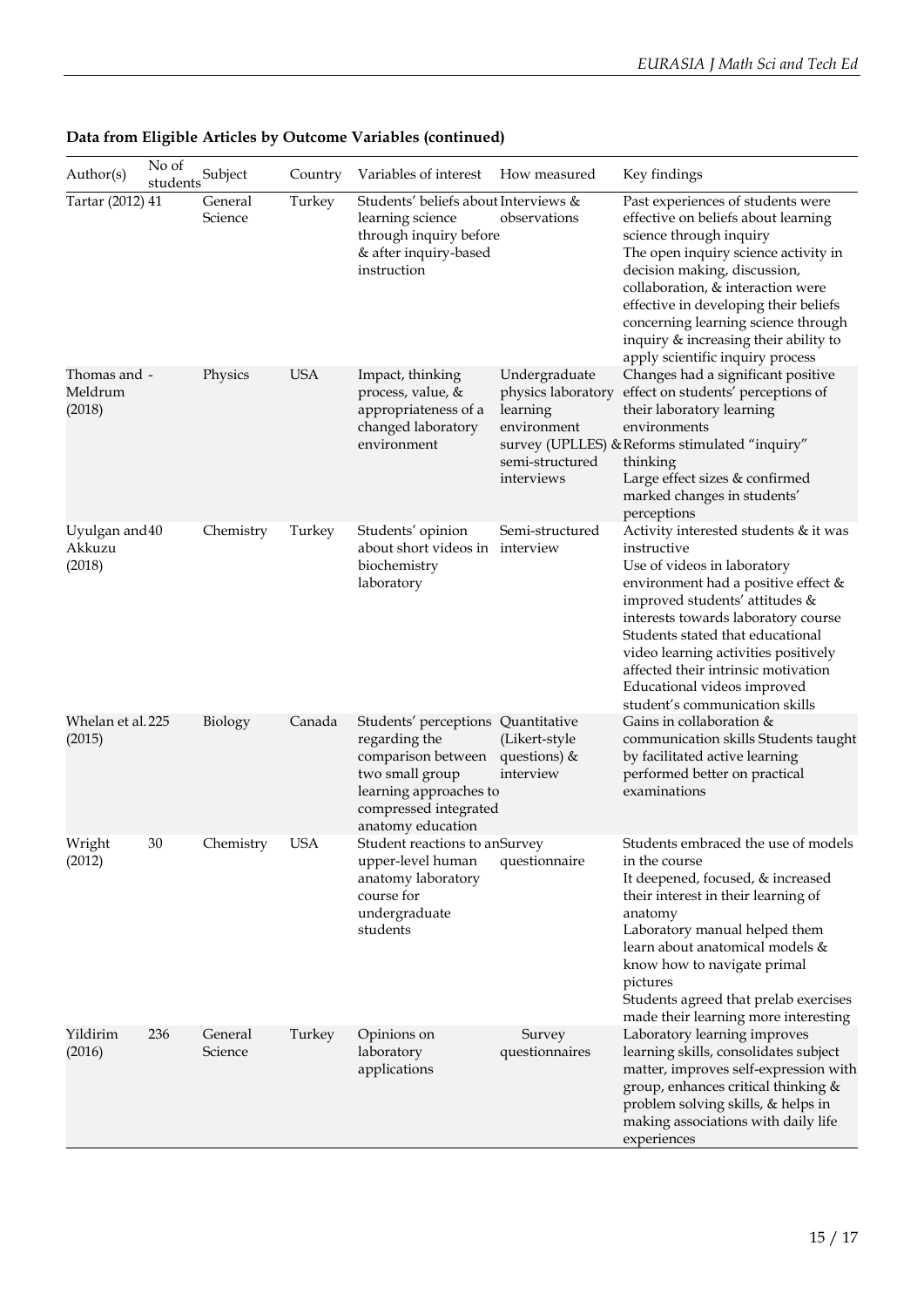| Author(s)                       | No of<br>students | Subject            | Country    | Variables of interest                                                                                                                                                                            | How measured                                                                                    | Key findings                                                                                                                                                                                                                                                                                                                                   |
|---------------------------------|-------------------|--------------------|------------|--------------------------------------------------------------------------------------------------------------------------------------------------------------------------------------------------|-------------------------------------------------------------------------------------------------|------------------------------------------------------------------------------------------------------------------------------------------------------------------------------------------------------------------------------------------------------------------------------------------------------------------------------------------------|
|                                 |                   |                    |            | Students' opinions on their challenges & anxieties in laboratory learning                                                                                                                        |                                                                                                 |                                                                                                                                                                                                                                                                                                                                                |
| Berber (2013) 245               |                   | Physics            | Turkey     | Level of pre-service<br>teachers' anxieties<br>about physics<br>laboratory                                                                                                                       | Qualitative &<br>quantitative<br>methods &<br>semi-structured<br>interviews with 20<br>students | Students had difficulty drawing<br>graphs, converting units of measure,<br>& using laboratory materials<br>They also had difficulty in<br>understanding purpose of<br>experiment                                                                                                                                                               |
| Deacon and 168<br>Hajek (2011)  |                   | Physics            | Canada     | Students' perceptions Survey<br>of value of physics<br>laboratories                                                                                                                              |                                                                                                 | Lack of synchronization between<br>course & laboratory topics, influences<br>students' ability to successfully<br>complete laboratory exercise<br>Waiting for help from TAs, 'vague'<br>instructions, malfunctioning<br>equipment, & lack of familiarity with<br>data analysis software were problems<br>taking up precious time in laboratory |
| Galloway<br>and Bretz<br>(2016) | 13                | Chemistry          | <b>USA</b> | Students' cognitive & Video recording/<br>affective learning<br>experiences in<br>undergraduate<br>chemistry laboratory                                                                          | interview doing &<br>why they were<br>doing it                                                  | Few students discussed learning<br>chemical ideas while in laboratory, &<br>some declared to not learn anything<br>at all                                                                                                                                                                                                                      |
| Henige<br>(2011)                | 39                | General<br>Science | <b>USA</b> | Students reactions to Survey<br>traditional, cook-book questionnaire<br>style, low-inquiry<br>level (LL) activities, &<br>a high-inquiry level<br>(HL) investigative<br>project were<br>compared |                                                                                                 | Of students who did not like HL<br>project, many reported being<br>uncomfortable with lack of structure<br>& guidance                                                                                                                                                                                                                          |
| Moozeh et<br>al. (2019)         | 89                | Chemistry          | <b>USA</b> | Students views about Survey<br>usefulness of<br>laboratory manual                                                                                                                                | questionnaire &<br>videos                                                                       | Laboratory manual did not usually<br>provide detailed theory description<br>or experimental procedure                                                                                                                                                                                                                                          |
| Ott et al.<br>(2018)            | 20                | General<br>Science | <b>USA</b> | Student<br>understanding &<br>perceptions of<br>assigned team roles in interview<br>a classroom laboratory<br>environment                                                                        | Survey<br>questionnaire &<br>focus group                                                        | Students' understanding of team<br>roles contradicted somewhat original<br>descriptions they were given<br>Students did not perceive roles as a<br>requirement to obtain team<br>productivity & cohesion, given that<br>many students reported ignoring<br>roles altogether                                                                    |
| Sneddon et 500<br>al. (2009)    |                   | Physics            | UK         | Views of<br>undergraduate<br>physics students in<br>relation to their<br>experiences of<br>practical physics at<br>school                                                                        | Survey<br>questionnaire &<br>interview                                                          | Students find laboratory environment<br>a confusing one & want to minimize<br>chance of making mistakes                                                                                                                                                                                                                                        |
| Whelan et al. 225<br>(2015)     |                   | Biology            | Canada     | Students' opinion<br>about adequacy of<br>time & assessment                                                                                                                                      | Survey, Likert-<br>scale, & interview                                                           | Lack of sufficient time & assessment                                                                                                                                                                                                                                                                                                           |